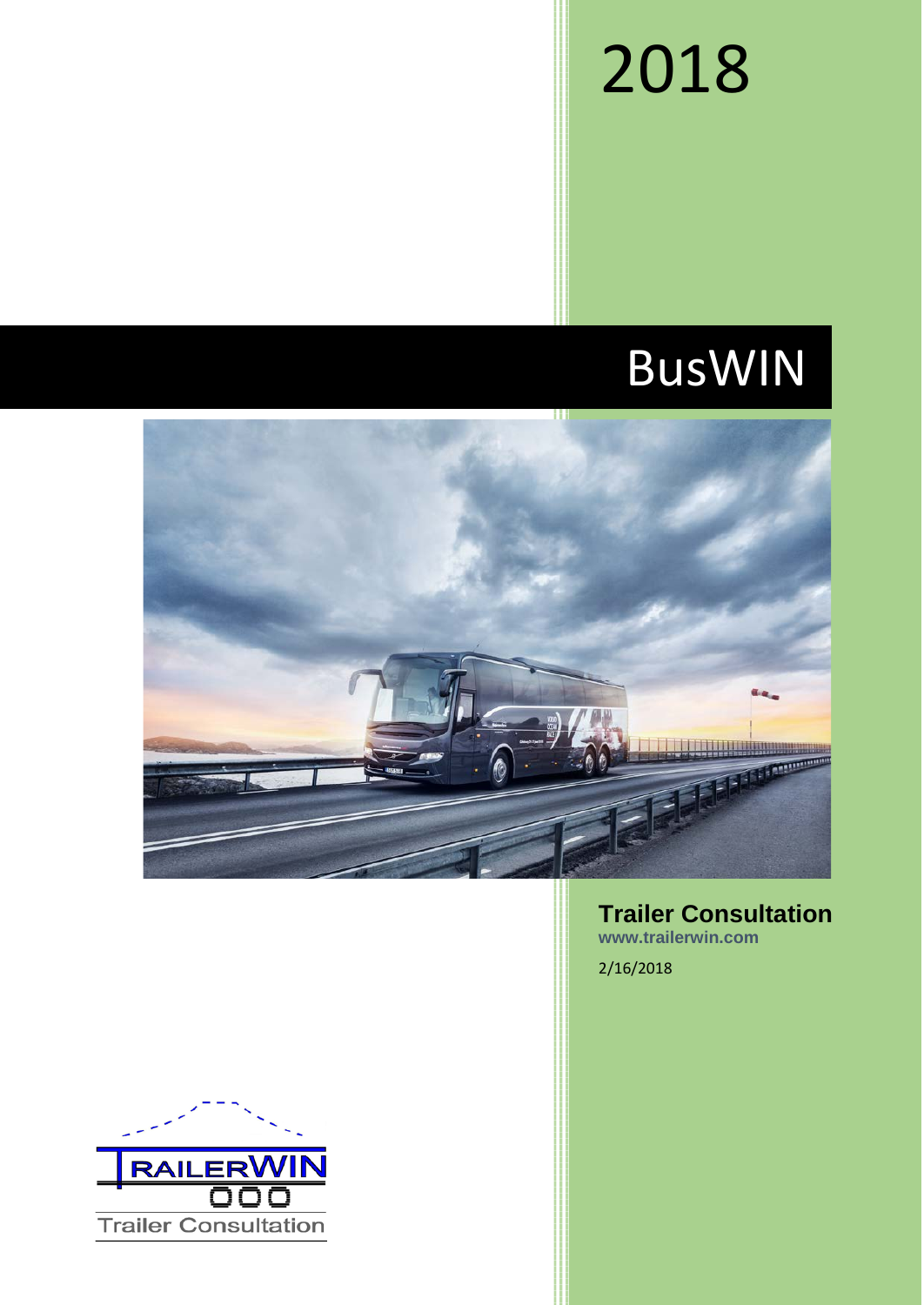

## **BusWIN**



Program for Bus turning calculations and simulations.

| <b>Bus Chassi</b>                                                                |                                                                                                          |         | $  \cdot  $ $\theta$ $  \times  $ |
|----------------------------------------------------------------------------------|----------------------------------------------------------------------------------------------------------|---------|-----------------------------------|
|                                                                                  | $\nabla$ Chassis                                                                                         | Cancel  |                                   |
| VOLVO BUS CORPORATION<br>VOLVO B10M Bogie 5000 FS                                | 11217, 5463                                                                                              |         |                                   |
| 懵<br>٥<br>2450                                                                   | 閗<br>o<br>$\circ$<br>1300<br>1505<br>5000                                                                |         |                                   |
| 2500<br>2600                                                                     | 竹面<br>啣<br>ИN<br>5000<br>1300<br>3100                                                                    |         |                                   |
|                                                                                  | 12000                                                                                                    |         |                                   |
| VOLVO BELE<br>VOLVO B7R<br>VOLVO B7F<br>VOLVO B10M                               | Bodywork Dimensions<br>Front Overhang<br>2600<br>$\boxed{\blacksquare}$ R $\boxed{10000}$<br>300<br> Arc |         | 0K                                |
| VOLVO B10M Bogie<br>VOLVO B10M Artic (Steered V<br>5000 FS<br>5200 CS<br>6000 CS | Rear Overhang<br>3100<br>$\sqrt{R}$ 10000<br>$r$ 300<br>∥Arc                                             |         |                                   |
|                                                                                  | $L = 12000$<br>Width<br>2500                                                                             | Data OK |                                   |

Software from:

## **TRAILER CONSULTATION**

 Kauppatori 2 FIN - 67100 Kokkola FINLAND

Tel +358 6 831 9905<br>
E-mail: info@trailerwin.cor info@trailerwin.com www.trailerwin.com

الهسكا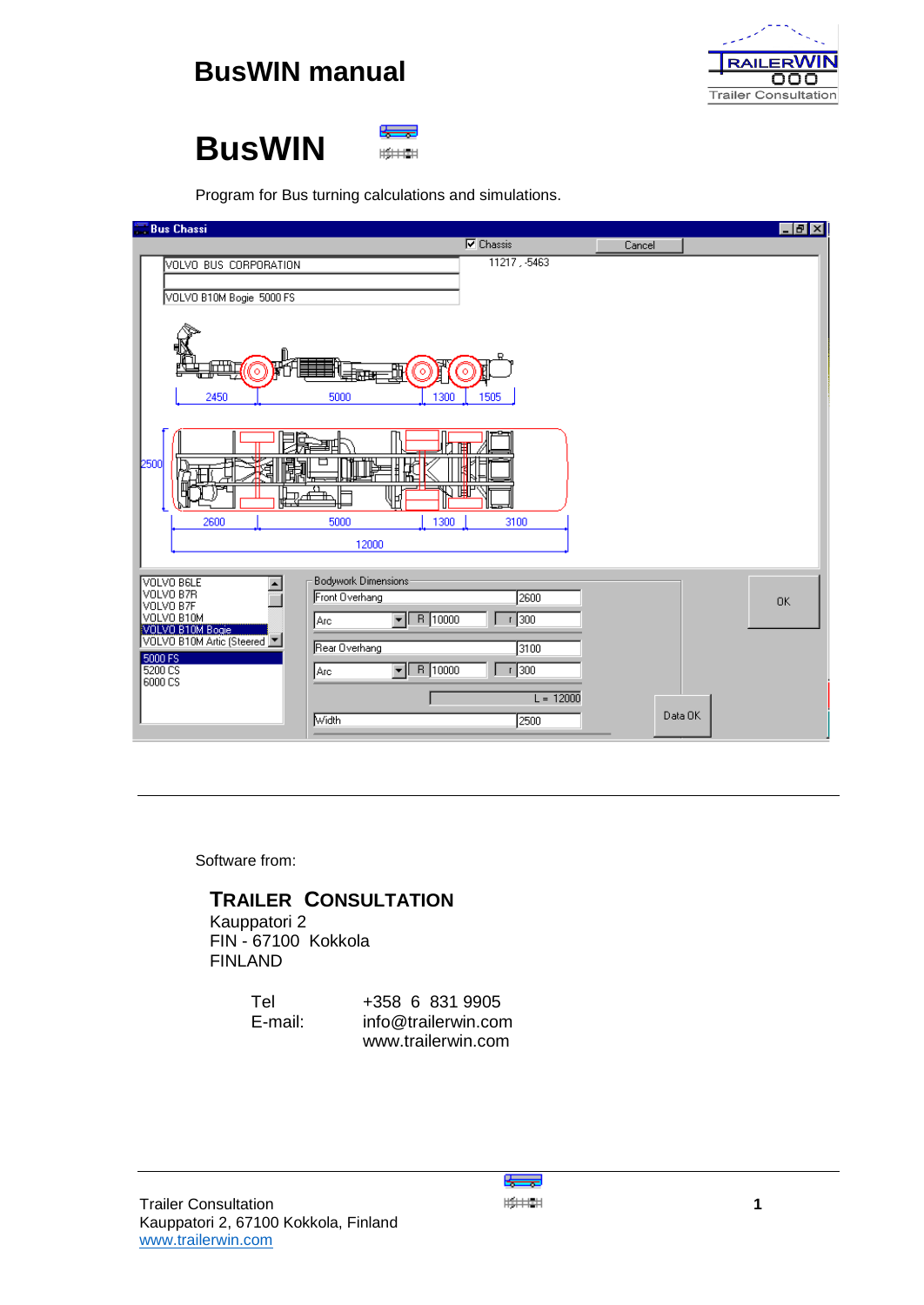

## **Table of Contents**

| <b>BusWIN</b> |                                                    | 4  |
|---------------|----------------------------------------------------|----|
|               | <b>Bus Chassis window</b>                          | 4  |
|               | Coordinate-Window as measuring tool (Bus drawing)5 |    |
|               | <b>Bodywork Dimensions</b>                         | 5  |
|               | ARC                                                |    |
|               | <b>Menu on Chassis window</b>                      | 7  |
|               | <b>Buttons in Chassis window</b>                   | 8  |
|               |                                                    |    |
|               | Menu in turning window                             | 8  |
|               |                                                    |    |
|               |                                                    |    |
|               |                                                    |    |
|               |                                                    |    |
|               |                                                    | 10 |
|               |                                                    |    |

أتهينكا  $\frac{1}{2}$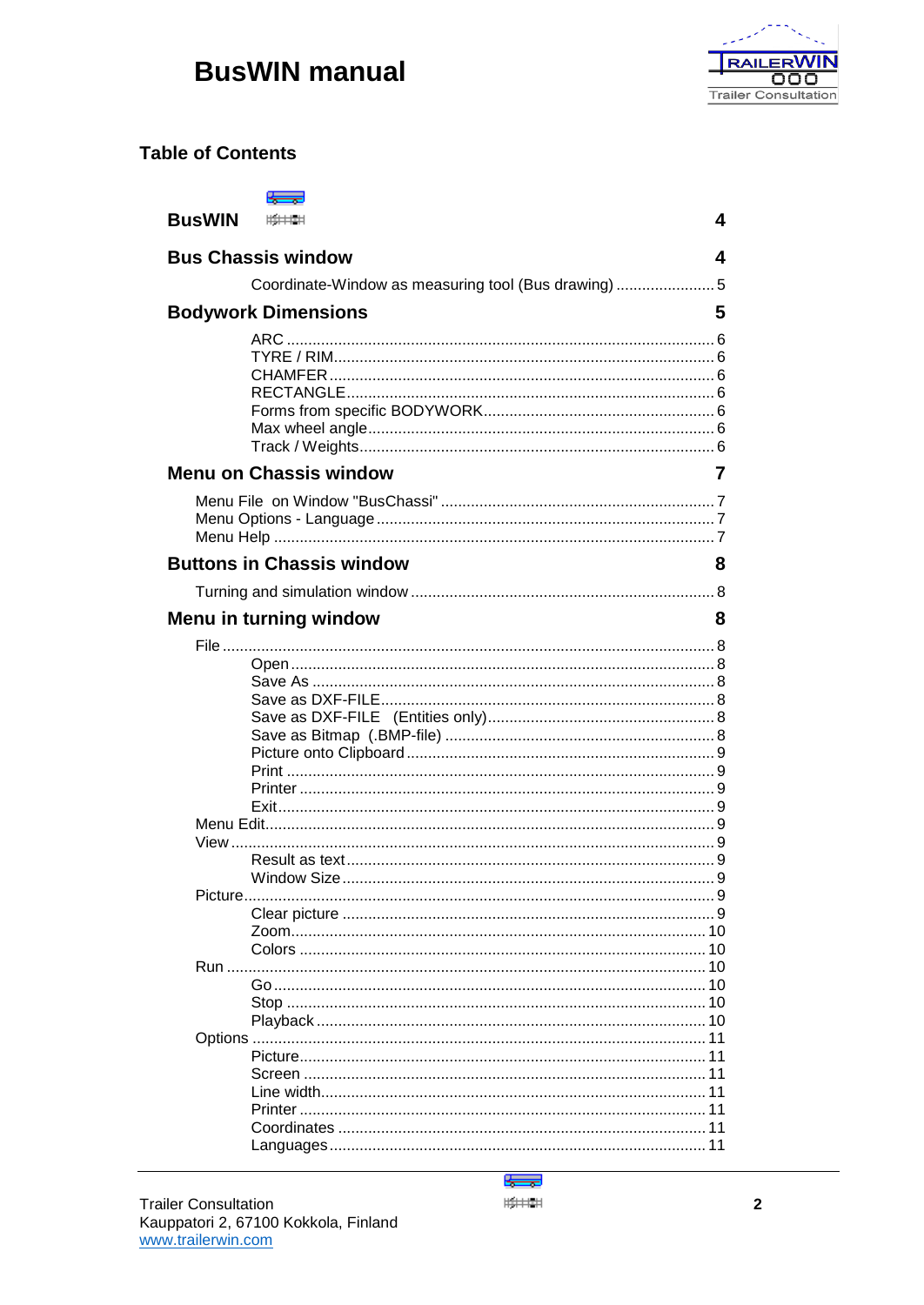

| <b>Buttons on turning window</b>                         | 13 |
|----------------------------------------------------------|----|
| <b>Turning calculation modes and simulations</b>         | 14 |
|                                                          |    |
| Coordinate-Window as measuring tool (Turning picture) 15 |    |
|                                                          |    |
|                                                          |    |
|                                                          |    |
|                                                          |    |
|                                                          |    |
|                                                          |    |
| Simulating turning in Arc 90120180degrees  18            |    |
|                                                          |    |
|                                                          |    |
|                                                          |    |
|                                                          |    |
|                                                          |    |
|                                                          |    |
| <b>Drawing tools</b>                                     | 28 |
|                                                          |    |
|                                                          |    |
|                                                          |    |
|                                                          |    |
|                                                          |    |
|                                                          |    |
|                                                          |    |
|                                                          |    |

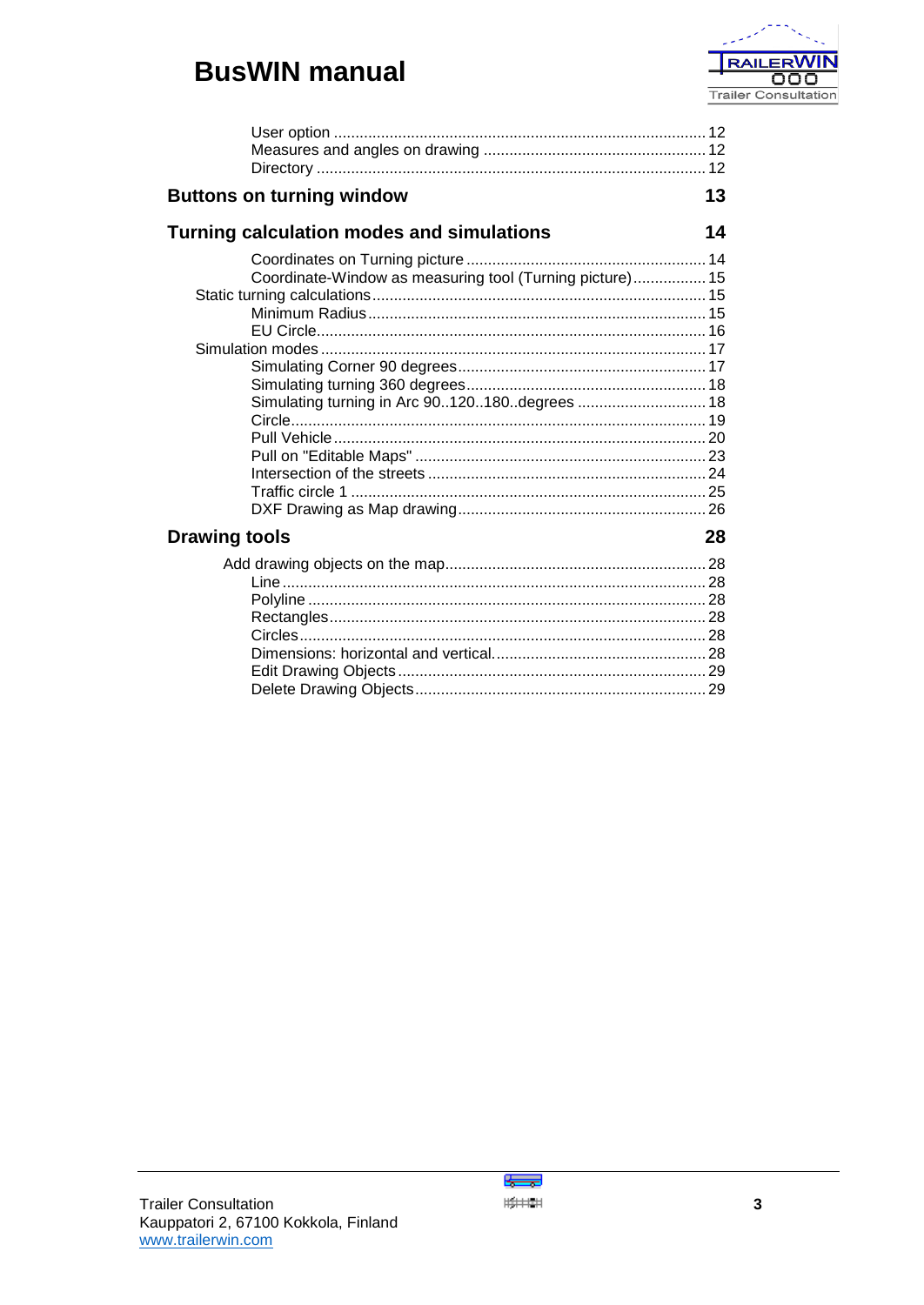

## **BusWIN**



Computer program for Bus turning calculations.

## <span id="page-4-0"></span>**Bus Chassis window**



| 듦                                                                   | VOLVO BusWIN Version 2018.01                                                                                                           |                                                                                                                                                                          |                    |                                     |      |         |                                                  | $= 0$<br>$\mathbf{x}$ |
|---------------------------------------------------------------------|----------------------------------------------------------------------------------------------------------------------------------------|--------------------------------------------------------------------------------------------------------------------------------------------------------------------------|--------------------|-------------------------------------|------|---------|--------------------------------------------------|-----------------------|
|                                                                     | File Options Help                                                                                                                      |                                                                                                                                                                          |                    | $\Rightarrow$ $\land$               |      | Cancel  | Exit                                             |                       |
|                                                                     | 7905LAH (EU6) 18.1 m Artic                                                                                                             |                                                                                                                                                                          |                    |                                     |      |         |                                                  |                       |
| 2550                                                                |                                                                                                                                        |                                                                                                                                                                          |                    |                                     |      |         |                                                  |                       |
|                                                                     | 2704                                                                                                                                   | 5190                                                                                                                                                                     |                    | 3485                                | 1885 |         | 3485                                             |                       |
|                                                                     |                                                                                                                                        |                                                                                                                                                                          | 16749              |                                     |      |         |                                                  | 0K                    |
| 7900<br>8400<br>8900<br>9400<br>8900LE<br>9700 Europe<br>7900 E 4*2 | $\blacktriangle$<br>п<br>$\overline{\phantom{a}}$<br>7905LAH (EU6) 18.1 m Artic<br>7905LH (EU6) 10.6 m 4*2<br>7905LHC (EU6) 12.1 m 4*2 | Bodywork Dimensions<br>front overhang<br>$\sqrt{R}$ 10000<br>Arc<br>rear overhang<br>$\sqrt{R}$ 10000<br>Arc<br>St 275/70 R22.5<br>$\overline{\phantom{a}}$<br>Bus width | $r$ 300<br>$r$ 300 | 2704<br>3485<br>$L = 16749$<br>2550 |      | Data OK | $\hat{\phantom{a}}$<br>٠<br>$\blacktriangledown$ |                       |

 $\overline{a}$ 8400 T 8900 9400 |8900LE  $\pm$ 9700 Europe

7900 E 4\*2 7905LH (EU6) 10.6 m 4\*2<br>7905LHC (EU6) 12.1 m 4\*2

From the first listbox below you can choose bus chassis model group. As last choice in the list you can find a group named xxx, this means default chassis that can be used for simulating different new types.

The second listbox shows different wheelbase- and other model variants for the group selected.

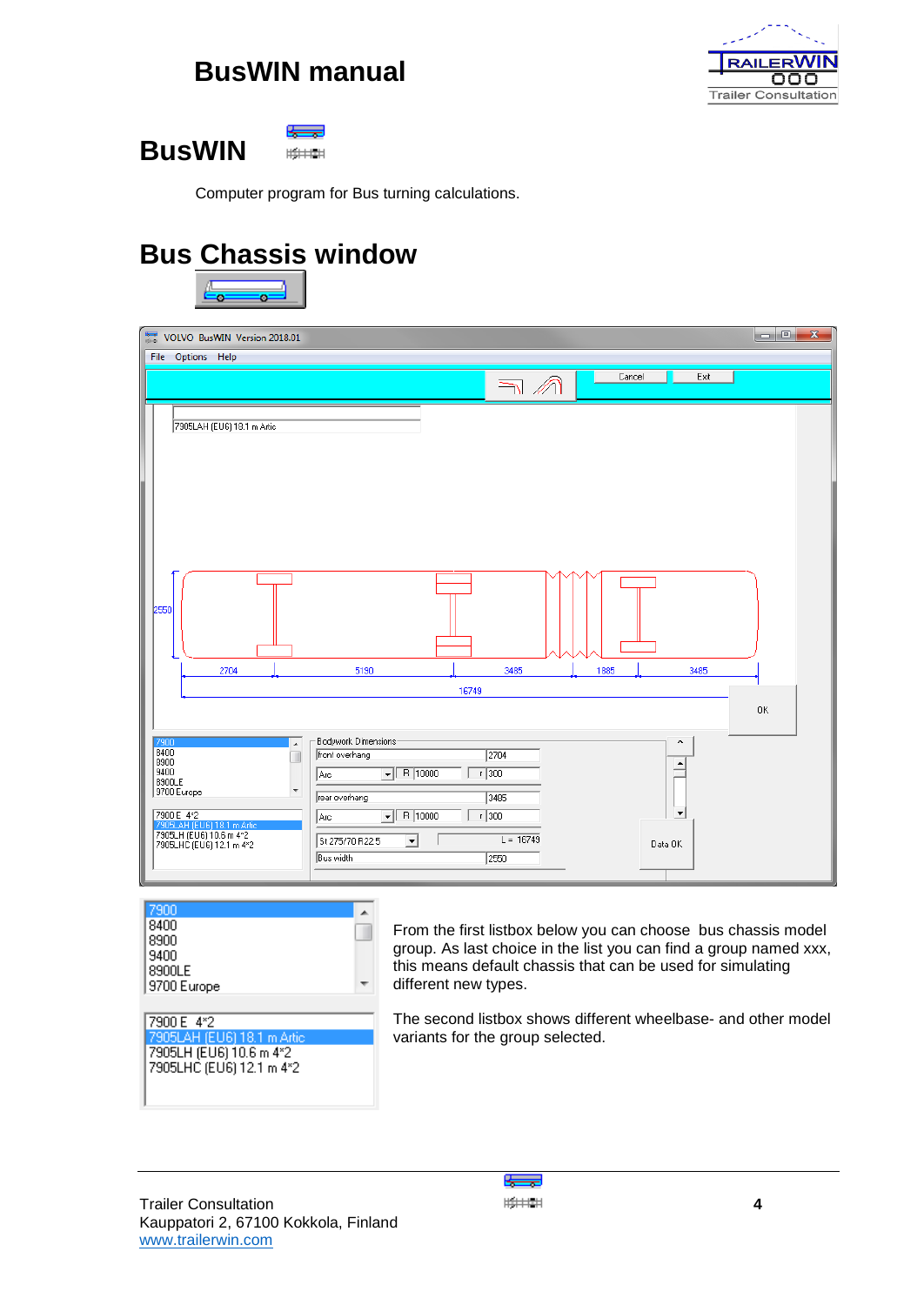

<span id="page-5-0"></span>Coordinates on Bus drawing picture

6390, 3472

Coordinate-Window (top on the picture ) shows the current cursor position. Origo  $(X=0, Y=0)$  is on front axle the vehicle. With these coordinates you can measure dimensions directly from the picture.

## **Coordinate-Window as measuring tool (Bus drawing)**

You can measure dimensions in the picture. Move the cursor into the start point. Press the mouse button, hold it down , and then drag the cursor. Coordinate-Window shows the moved dimensions in x-direction and in y-direction. For

example 500 , 1200 means that cursor has moved 500 mm in x-direction and 1200 mm in y-direction.

## **Bodywork Dimensions**

By default this window is minimized at the bottom. To open up all the fields press the button "<sup>"</sup>" marked with a red "1" at the right side.

Bodywork, chassis dimensions can be edited in all textboxes.:

| Arc<br>▼                                | Bodywork Dimensions                                                     |         |
|-----------------------------------------|-------------------------------------------------------------------------|---------|
| Äïë<br>À                                | front overhang<br>2704                                                  |         |
| Chamfer<br>Ξ<br>Rectangle               | R 10000<br>$r$ 300<br>▾╨<br>Arc                                         |         |
| VOLVO 8500<br>VOLVO 7700                | rear overhang<br>3485                                                   |         |
| VOLVO 7900<br>VOLVO 8700                |                                                                         |         |
| VOLVO 8900                              | R 10000<br>$r$ 300<br>Arc<br>▾╎                                         |         |
| St 275/70 R22.5                         | $L = 16749$<br>St 275/70 R22.5<br>▼                                     |         |
| St 275/70 R22.5<br>AI 275/70 R22.5      | Bus width<br>2550                                                       |         |
|                                         |                                                                         |         |
|                                         | <b>Chassis Dimensions</b>                                               |         |
|                                         | Wheelbase 1<br>5190                                                     |         |
|                                         |                                                                         |         |
|                                         |                                                                         |         |
|                                         | Chassis Front Overhang<br>O                                             |         |
|                                         | Chassis Rear Overhang<br>3485                                           |         |
|                                         | Artic Joint to Artic Axle<br>1885                                       |         |
| 2704                                    | Artic Rear Overhang<br>3485                                             | 1885    |
|                                         | Ack.<br>inner<br>53<br>outer $\sqrt{44}$<br>53<br>max wheel angle (deg) |         |
|                                         |                                                                         |         |
|                                         | Axle 3<br>Axle 1<br>Axle 2                                              |         |
|                                         | Track<br>2088<br>1833<br>1885                                           |         |
|                                         | Axle weight<br>7100<br>╔<br>12500                                       |         |
| Â                                       | Chassis Axle Weight<br>7100<br>╔<br>12500                               |         |
|                                         |                                                                         |         |
|                                         |                                                                         |         |
| рe<br>lic.                              |                                                                         |         |
|                                         |                                                                         |         |
| $\overline{2}$                          |                                                                         |         |
| (EU6) 18.1 m Artic<br>$[UB]$ 10.6 m 4*2 |                                                                         |         |
| (EU6) 12.1 m 4*2                        |                                                                         | Data OK |
|                                         |                                                                         |         |
|                                         |                                                                         |         |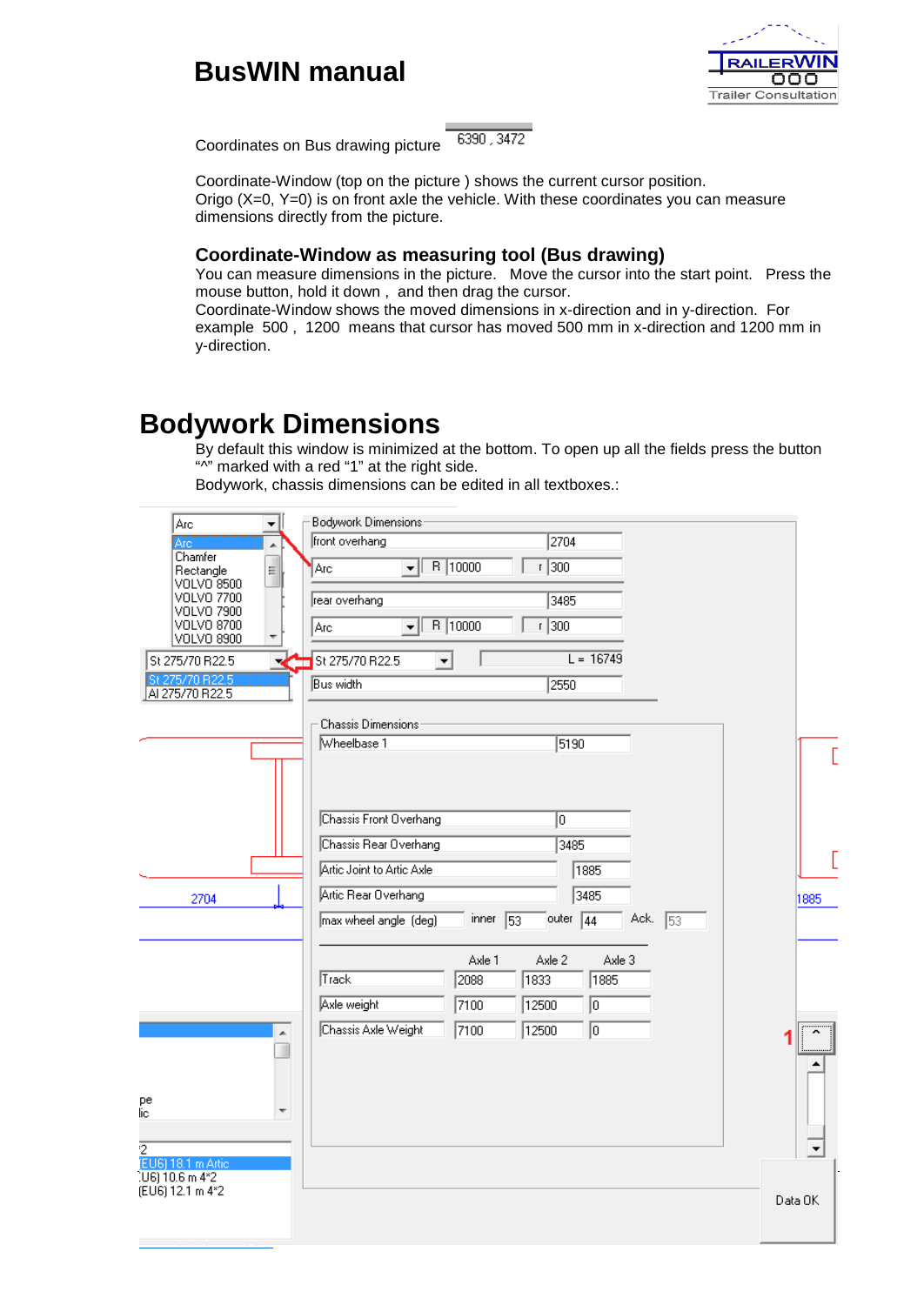

**Bodywork Dimensions** 

There are textboxes for

- Front overhang
	- Rear overhang
	- Width

You can also choose different **bodywork front end and rear end forms**. Forms available:

### **ARC**

The form contains from two arcs. Arc with big Radius **R** and Arc on the Corner with minor radius **r**. You can change both radius. Default  $R = 10000$  mm and  $r = 300$  mm.



## **TYRE / RIM**

You have a listbox with available tyre/rim combinations for the chosen chassis. The rim-types are:

 $St = Steel rim$ 

 $Al =$  Aluminium rim



 $\overline{\phantom{a}}$ 

For tyres you will see the tyre-size in standard format. By selecting different rim/tyre the values for maximum steering angles and track on front axle will be automatically updated.

### **CHAMFER**

Chamfered corner. You can give chamfer distance **dx** on length direction and chamfer distance **dy** on query direction.

lArc

### **RECTANGLE**

Rectangle corner without rounding or chamfering.

### **Forms from specific BODYWORK**

Some real forms from specific Bodyworks: Forms are modified from real model drawings to mathematical models. Carrus , …

### **Max wheel angle**

Here you can see the max steering angle for inner and outer wheel, these values will be used for turning calculations.

### **Track / Weights**

Here are the values for track and axle weights for the selected bus. Front track will affect on the steering geometry and is used for calculating the steering.

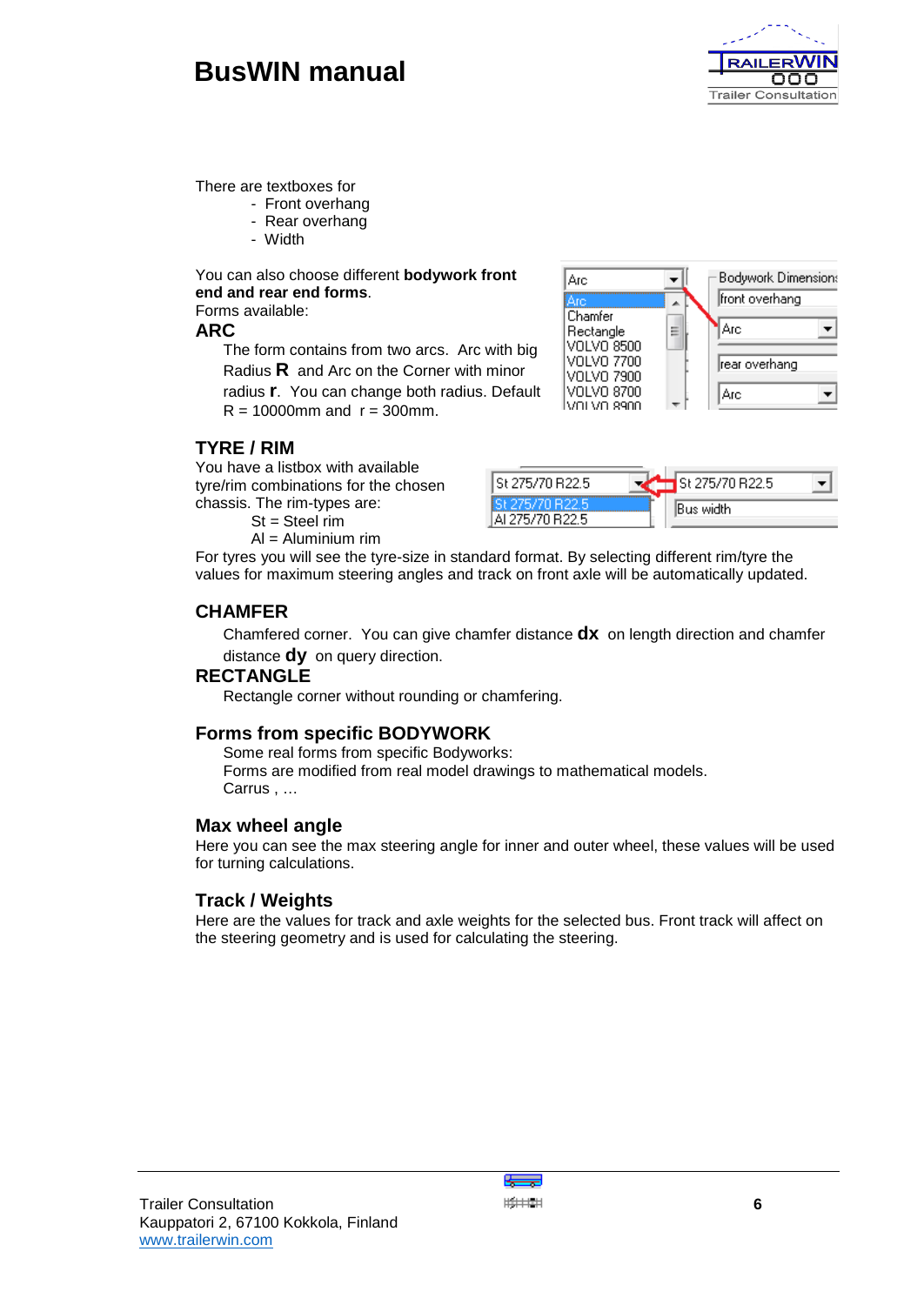

## **Menu on Chassis window**

|  |  | <b>Menu File on Window "BusChassi"</b> |
|--|--|----------------------------------------|
|--|--|----------------------------------------|

| File: | Options Help                     |
|-------|----------------------------------|
|       | Open Bus Data                    |
|       | Save Bus Data                    |
|       | Print                            |
|       | Save As DXF-File                 |
|       | Save As DXF-File (Entities only) |
|       | Save Bitmap (BMP-file)           |
|       | Picture onto Clipboard           |
|       | Close                            |

From Menu File You can choose printing and picture save functions for Bus Chassis drawing. See Menu File

## **Menu Options - Language**



In this menu you can select language in the program and on outprints.

## **Menu Help**

| File Options Help |               |  |
|-------------------|---------------|--|
|                   | Help (Manual) |  |
|                   | About         |  |

In this menu you will find a shortcut to this manual and information about the software developer.

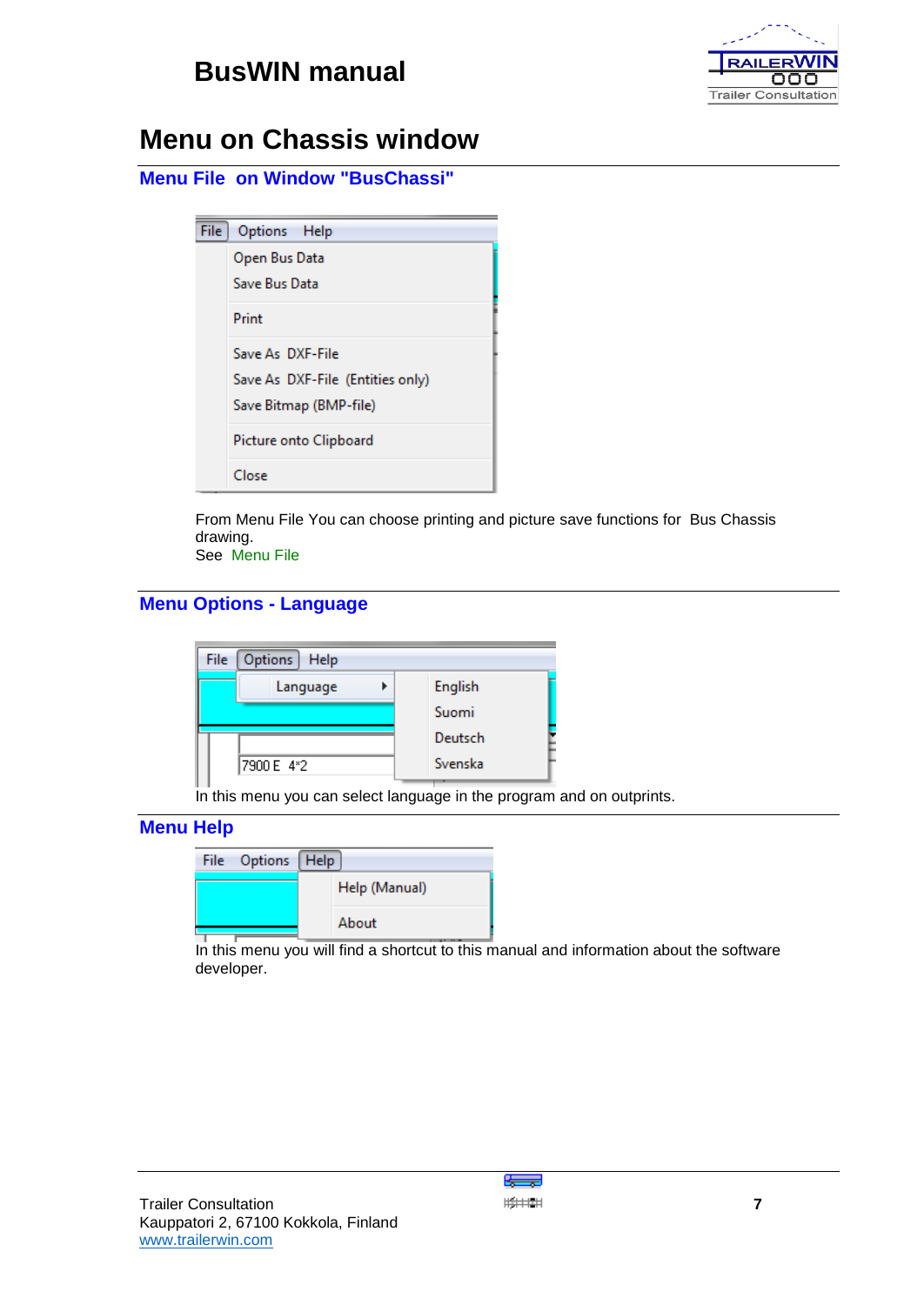

## **Buttons in Chassis window**

## **Turning and simulation window**

By clicking this button you will be moved into the turning window for turning calculations.



## **Menu in turning window**



## **Open**

**File**

Open a saved BusWIN Calculation

### **Save As**

Save a BusWIN Calculation

### **Save as DXF-FILE**

You can save a picture as DXF-File and later import this file in CAD-programs. Many text programs as Word for Windows can read DXF-files. It is easier to transport pictures between windows-programs by using clipboard.

## **Save as DXF-FILE (Entities only)**

You can save DXF-files in Entities only format. This format includes in the file only pictureobjects (entities) : lines, circles, texts but no information about other drawing parameters; limits, font sizes, layers etc.

If you can't see dimension numbers in CAD-drawing, you have to change dimension textsize ( in AutoCAD DIMSCALE / UPDATE )

When running SETUP, a directory "PIC" is made for your Picture-Datafiles.

## **Save as Bitmap (.BMP-file)**

You can save a picture as BMP-File = Windows Bitmap file. Almost all Windows Text programs and Drawing programs can take pictures in BMP-format.

₹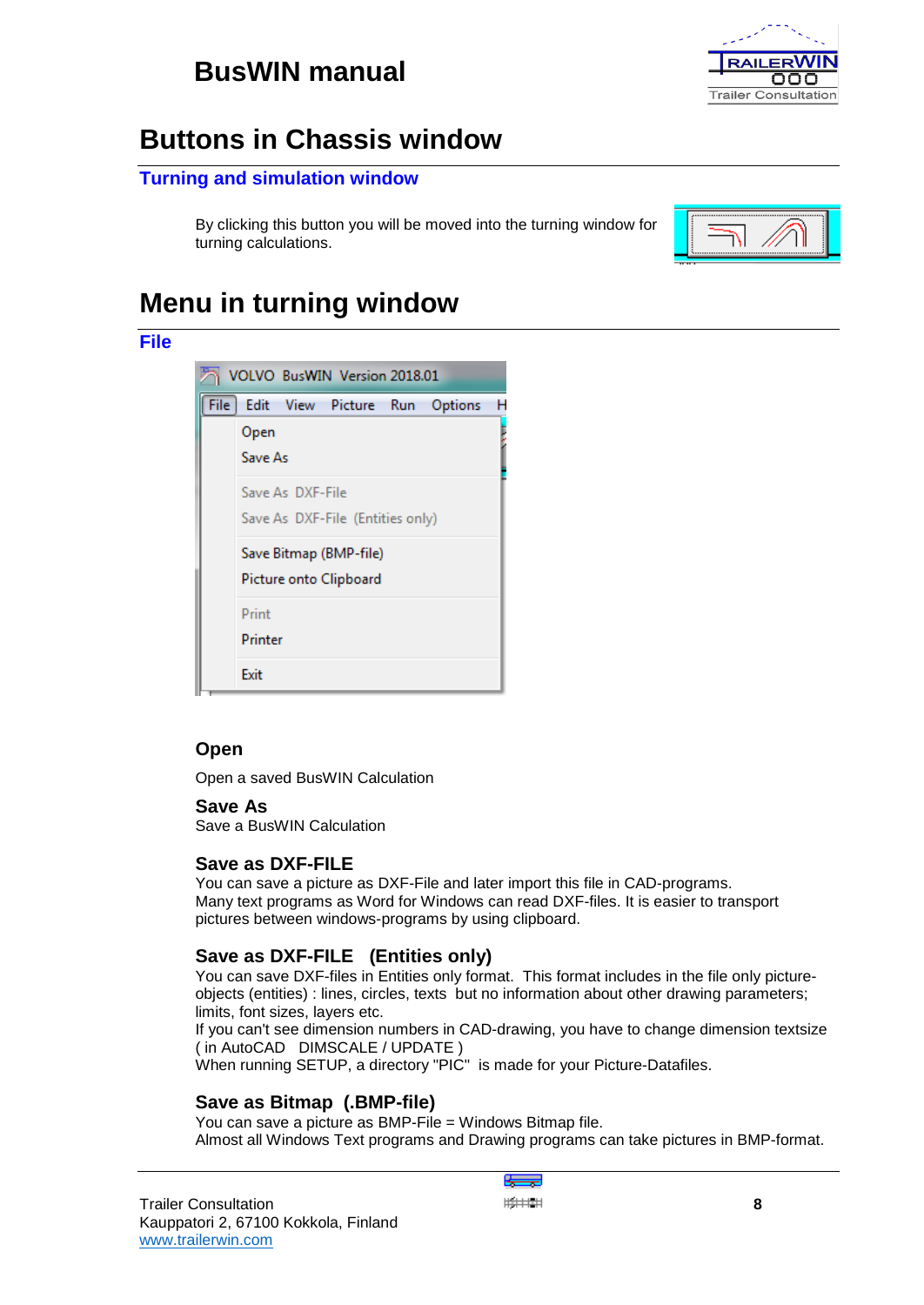

## **Picture onto Clipboard**

With this function you can copy the picture onto the clipboard.

If you want to copy the whole screen onto the clipboard, push the button PrtSc (PrintScreen) on the keyboard. The active Window you can copy screen onto the clipboard by pushing the buttons Alt + PrtSc (PrintScreen)

### <span id="page-9-0"></span>**Print**

Printing Calculation. You are able to choose Printer line width on the picture from Menu Options - Picture.



### **Printer**

Selecting default printer for printing. Note that this will set the printer as default in all Windows applications.

<span id="page-9-2"></span>**Exit**

Close the program.

<span id="page-9-1"></span>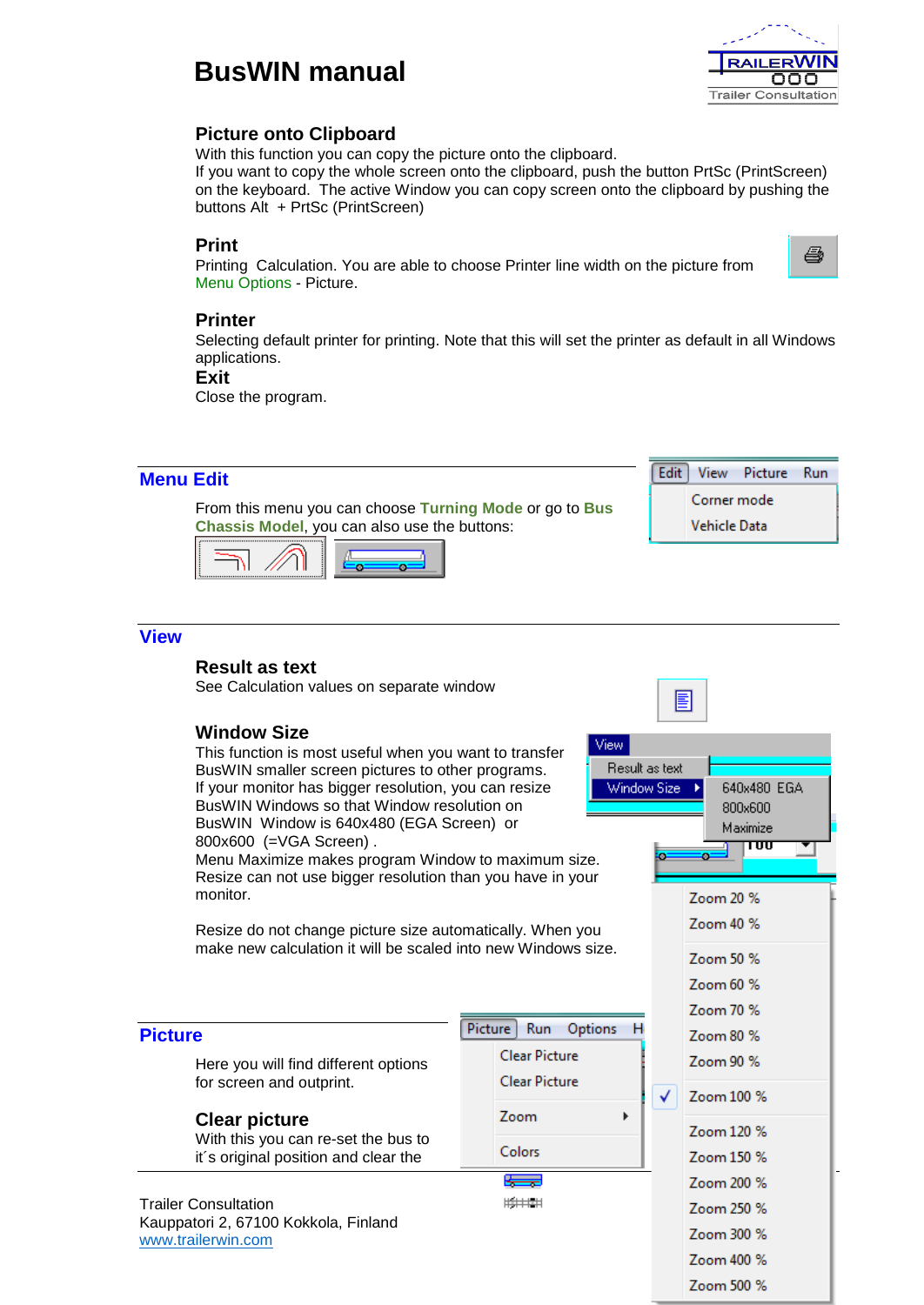

previous simulation

### **Zoom**

You can set the zoom for the picture from the meny or from the drop down list on top of the screen. This setting will be for both screen and outprints.

### **Colors**

In this window you can select colors for different parts of the bus and also the background on the picture. To change a color, first select an option from the list and press on "Change color" button.

| <b>T</b> Colors                                                       |                          |                       | X<br>$\qquad \qquad \blacksquare$            |
|-----------------------------------------------------------------------|--------------------------|-----------------------|----------------------------------------------|
| <b>Colors</b><br><b>Picture Backcolor</b><br><b>Front Axle Center</b> | ᆂ                        | <b>Default colors</b> |                                              |
| <b>Front Corner</b>                                                   | Ξ                        | <b>Change color</b>   |                                              |
| <b>Front Axle Center</b><br>$\overline{\phantom{a}}$                  |                          |                       | ,,,,,,,,,,,,,,,,,,,,,,,,,,,,,,,,,,,,,,<br>0K |
| $\overline{\phantom{a}}$                                              | $\overline{\phantom{a}}$ |                       | Cancel                                       |

<span id="page-10-0"></span>

## <span id="page-10-2"></span><span id="page-10-1"></span>**Playback**

**Playback** To run a simulation again, you can also use button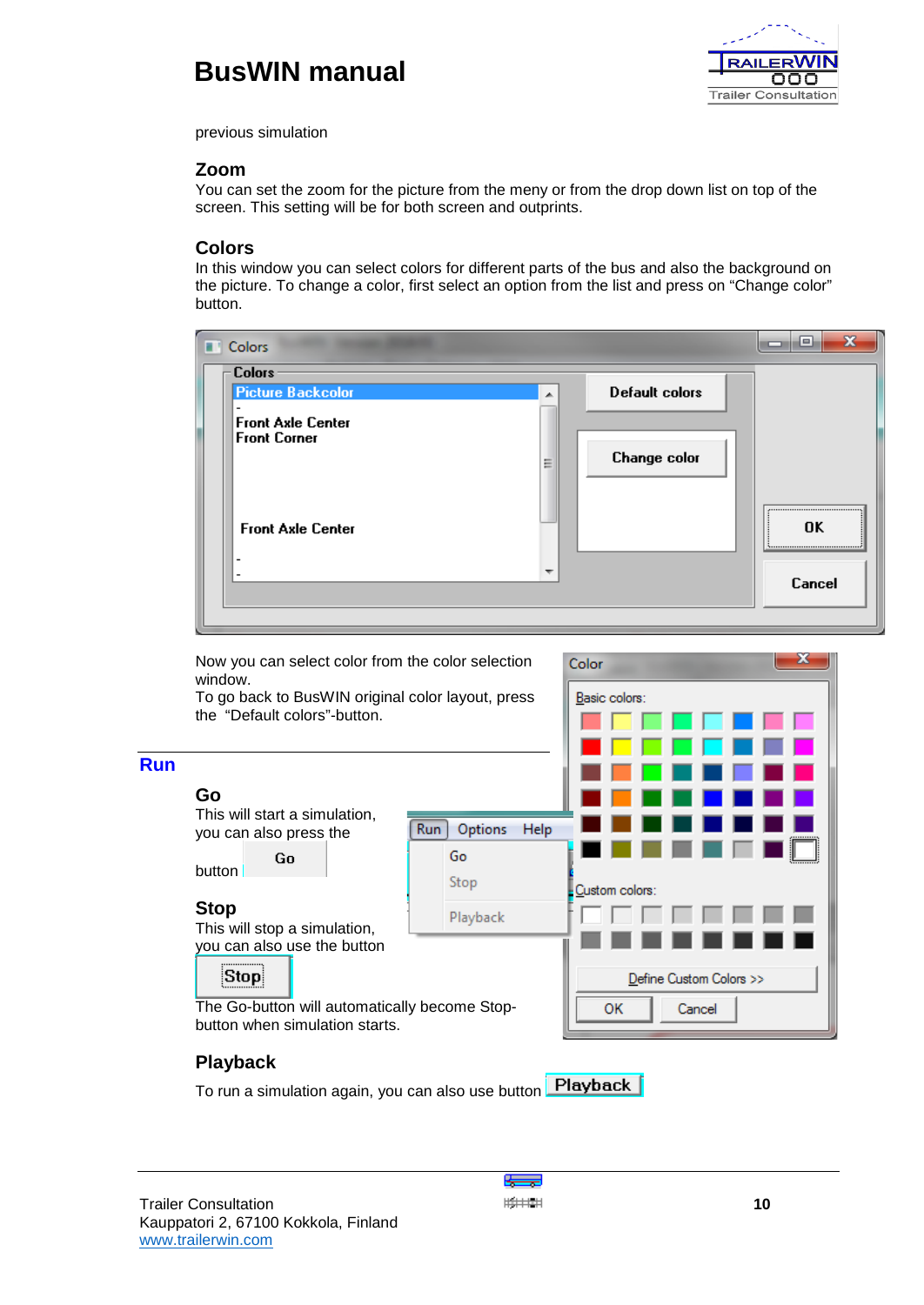## **Options**

### **Picture**

Choosing picture drawing distance in meter. So can you choose how often vehicle pictures are drawn when vehicle moves on the screen in simulations.

## **Screen**

Line width

Pictures will be drawn using two line types, light and heavy lines. You can choose line width in pixels. The result on the paper is depending on printer resolution.

| <b>Deptions</b>                                                           |                                        | $\mathbf{x}$<br>و د |
|---------------------------------------------------------------------------|----------------------------------------|---------------------|
| $\mathbf{x}_{\text{max}}$ x.<br>How often pictures (calculations/picture) | 15                                     |                     |
| Screen                                                                    |                                        |                     |
|                                                                           |                                        |                     |
|                                                                           | $\vert$ 2<br>$\blacktriangledown$      |                     |
| Printer                                                                   |                                        |                     |
|                                                                           | 1                                      | OK                  |
| Arial 10                                                                  | $\overline{a}$<br>$\blacktriangledown$ |                     |
|                                                                           |                                        | Cancel              |
|                                                                           |                                        |                     |
|                                                                           |                                        |                     |
|                                                                           |                                        |                     |

### **Printer**

Here you can select the line widths the same way as for screen. You can also select option

## **Coordinates**

From this Menu point You can turn coordinates Windows on/off.

#### 6390, 3472 **Coordinates on Bus Chassis picture**

Coordinate-Window (top on the picture ) shows the current cursor position. On Bus Chassis picture the Origo (X=0, Y=0) is on front axle the vehicle. With these coordinates you can measure dimensions directly from the picture.

### **Coordinates on Turning picture**

Coordinate-Window (top on the picture ) shows the current cursor position using polar coordinates. On most turning mode pictures the Origo (X=0, Y=0) is on the turning centre and direction 0 is upwards. With these coordinates you can measure dimensions directly from the picture.

### **Coordinate-Window as measuring tape**

You can measure dimensions in the picture. Move the cursor into the start point. Press the mouse button, hold it down , and then drag the cursor.

Coordinate-Window shows in Bus Chassis picture x-direction and in y-direction. For example 500 , 1200 means that cursor has moved 500 mm in x-direction and 1200 mm in y-direction.

In Turning picture it shows the moved dimensions as distance and direction.

For example 7981 < 121 means that cursor has moved 7981 mm in direction 121 degrees.

## **Languages**

In BusWIN you can choose language for a calculation, this will change both menus and outprint language. Note that the default language for the program will not change, that means that next startup the language setting will go back to original setting.



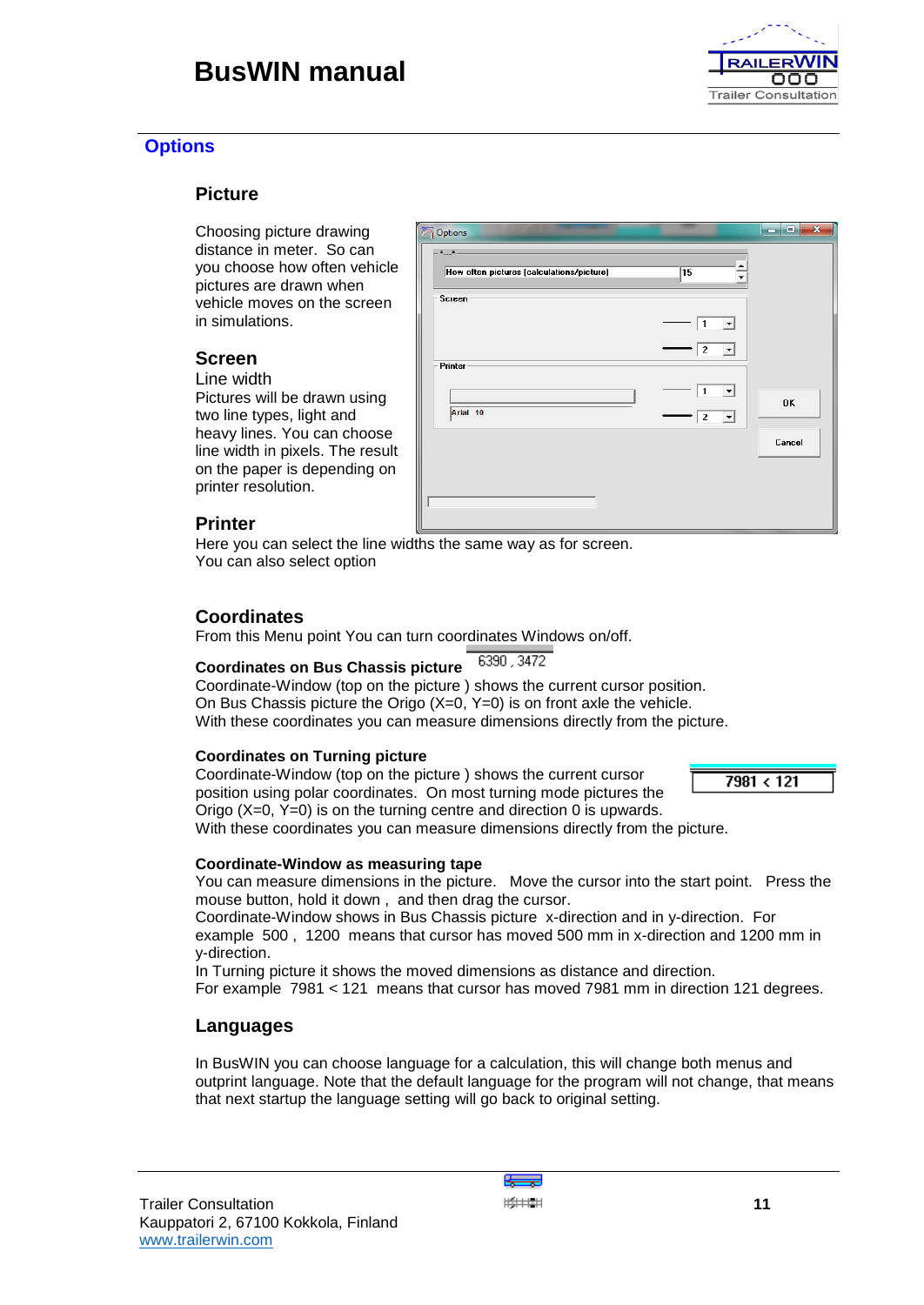



## **User option**

In this menu you can set some default settings for the program. These settings will be saved as default settings for the program.

| VOLVO BusWIN User Options                                          | $\mathbf{x}$ |
|--------------------------------------------------------------------|--------------|
| Show in picture                                                    |              |
| Show in picture: Max angle on trailer axle: Circle R 12,5m<br>⊡    |              |
| Show in picture: Max angle on trailer axle: Other simulations<br>☑ |              |
| Rear Outswing to rear device corner in 12.5m turning picture       |              |
|                                                                    |              |
| Directory                                                          |              |
| User data<br>c:Wolvo_BUSWIN2017\Data                               |              |
| Cancel<br>0K                                                       |              |

### **Measures and angles on drawing**

- You have 3 different checkboxes for how the angles on steered axles is to be shown on the drawing
- Max angle on trailer axle: Circle R 12,5m, this option will show theoretical turning angles on EU Circle turning picture. The angles will be shown on all steered axles calculated with Ackermann principle.
- Max angle on trailer axle: Other simulations. This is the same as previous but when checked it will show angles in other simulations.
- Rear outswing to rear device corner in 12,5m picture. This will show the calculated theoretical rear outswing in EU 12,5m circle

### **Directory**

This will give you possibility to set a new default directory for user files. To change directory, click on the button where you can see the current setting. This will open up a selection for drive & directory. Click on the directory to "open" it and confirm by pressing the "Ok" button on user options.

| Directory-<br>User data- | C.<br>Volvo_BUSWIN2017<br>,,,,,,,,,,,,,,,,,,,,,,,,,,,,,,,,,,,,<br>Jata<br>C. |
|--------------------------|------------------------------------------------------------------------------|
|                          |                                                                              |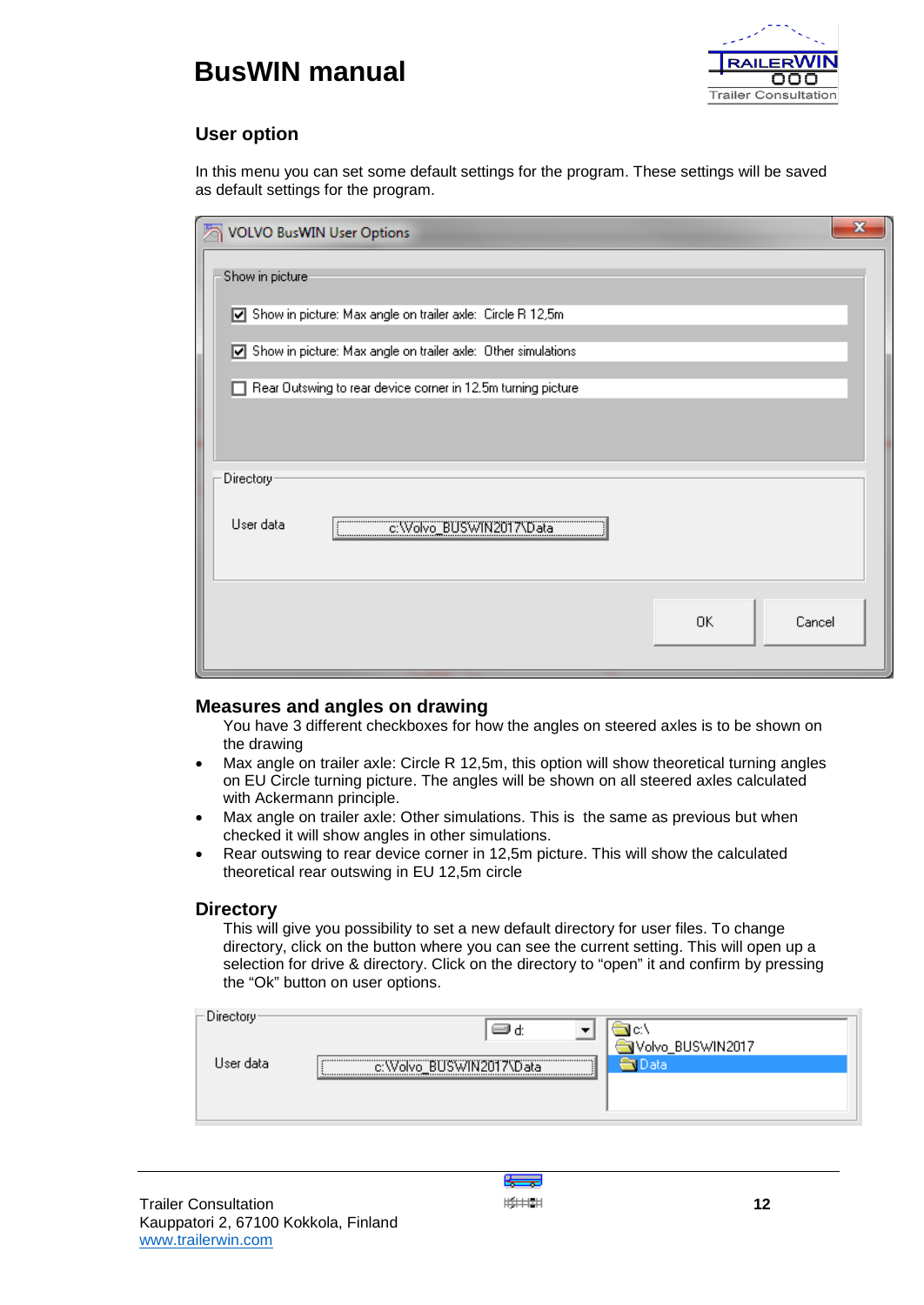

## **Buttons on turning window**



6- **[Exit](#page-9-2)** program

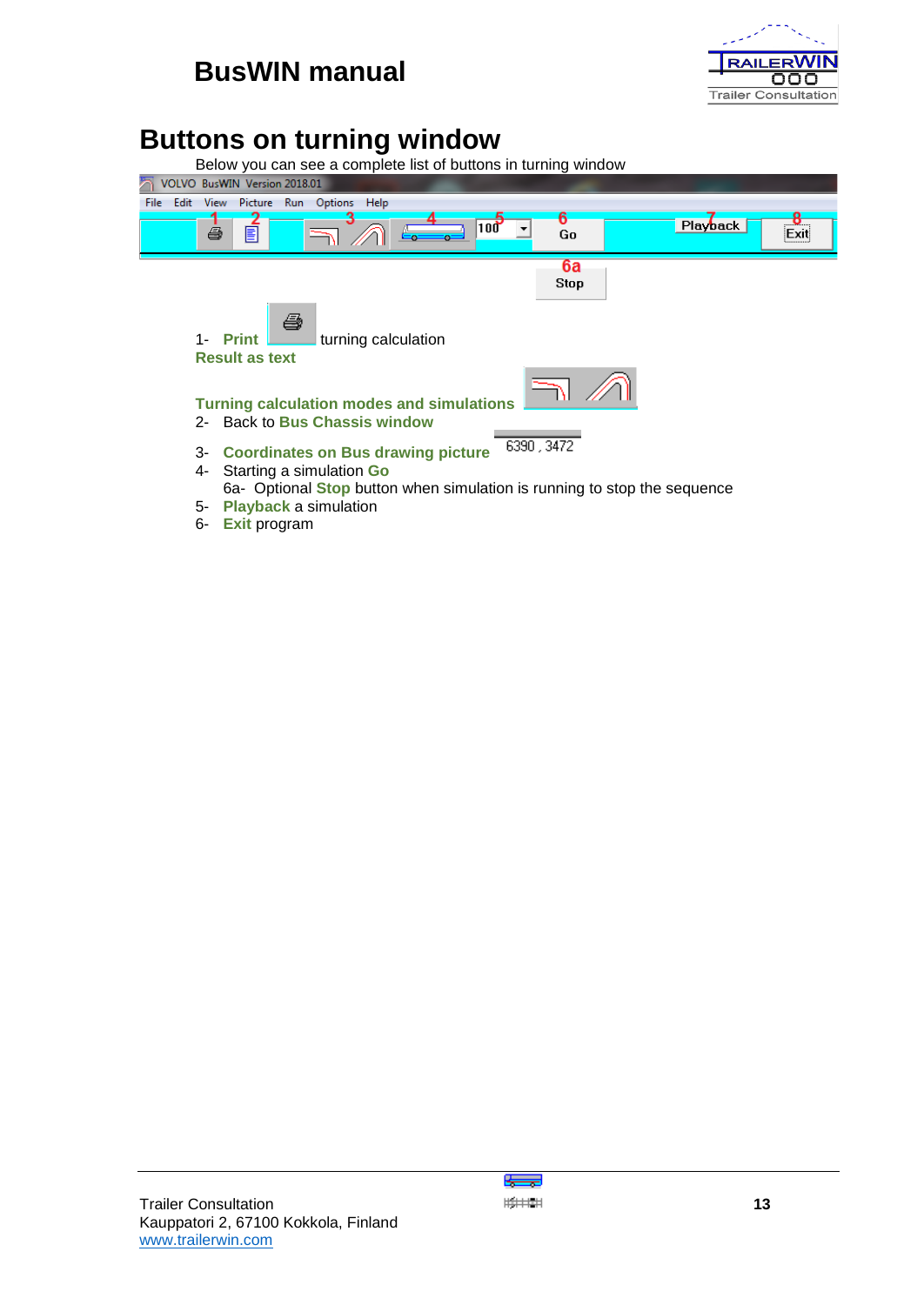



## <span id="page-14-0"></span>**Turning calculation modes and simulations**

From this menu you can choose the type of the turning calculation. For many of the alternatives you can set own values for R out and R in directly to the textboxes.



The alternative corner modes are as follows:

| Corner mode<br>Circle R 12,5m<br>Minimum turning radius<br>90 * Swedish Standard<br>Austroads Arterial Road Swept Path<br>Austroads Major Arterial Road Swept Path |              |
|--------------------------------------------------------------------------------------------------------------------------------------------------------------------|--------------|
| R out<br>12500<br>Rin<br>5300                                                                                                                                      |              |
|                                                                                                                                                                    | 0K<br>Cancel |
| Circle 12.5 m (EU-Circle)<br>$\bullet$                                                                                                                             |              |

- o Outer Radius 12.5m , inner Radius 5.3m
- Minimum turning radius
- 90 Degrees Swedish Standard
- Austroads Arterial Road Swept Path
- Austroads Major Arterial Road Swept Path
- 90 Degrees Arc
- 120 Degrees Arc
- 180 Degrees Arc
- 360 Degrees Circle
	- o Direct to circle , drive trough the circle and direct out.
- Arc
	- o Drive in sector. You choose Radius and sector angle.
- **Circle** 
	- o Continuous drive in a circle
- Pull
	- o Simulate driving on a map (DXF-file can be used)

### **Coordinates on Turning picture** Coordinate-Window (top on the picture ) shows the current cursor

position using polar coordinates. On most turning mode pictures the Origo (X=0, Y=0) is on the turning centre and direction 0 is upwards.

With these coordinates you can measure dimensions directly from the picture.

ہے۔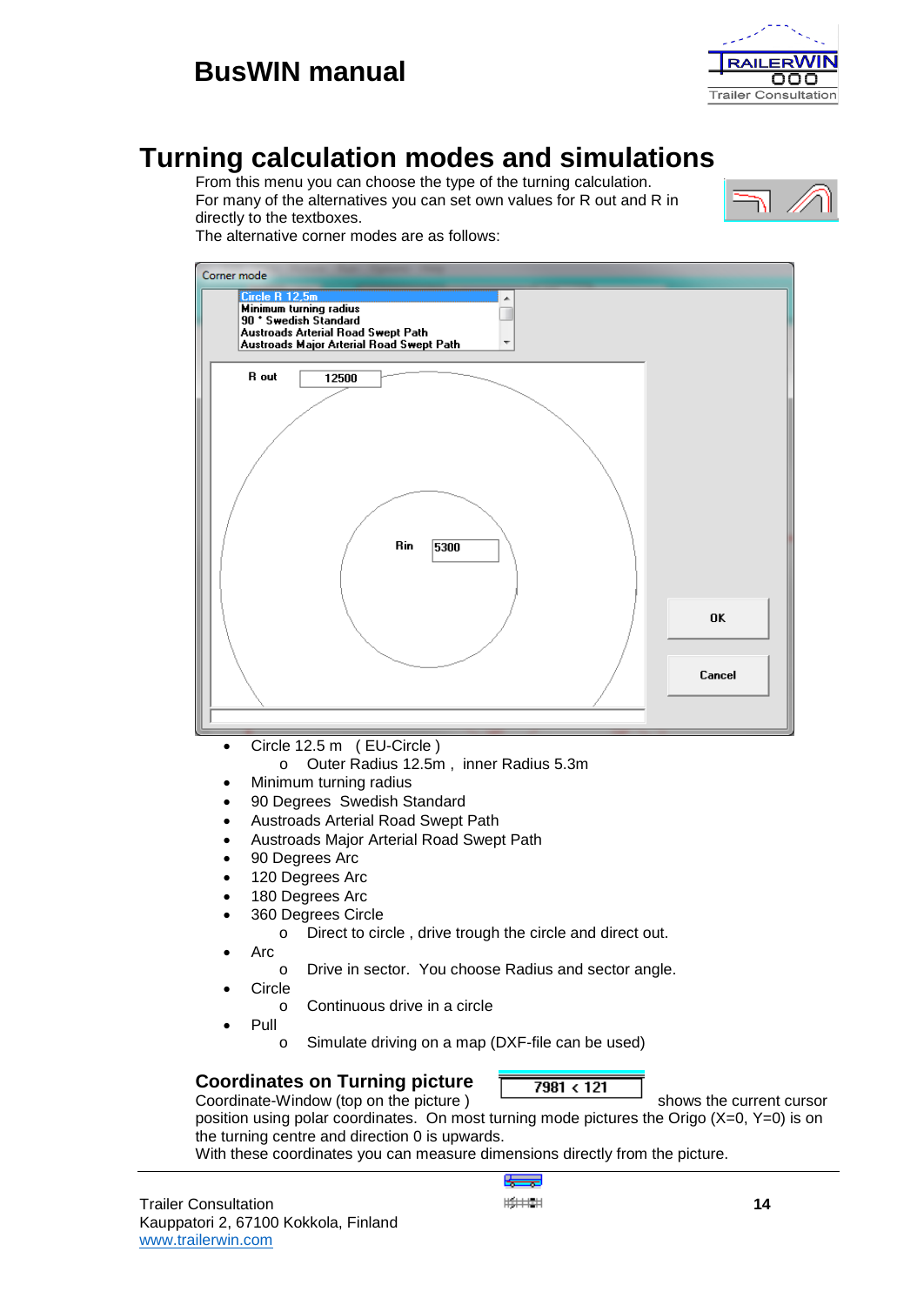

## **Coordinate-Window as measuring tool (Turning picture)**

You can measure dimensions in the picture. Move the cursor into the start point. Press the mouse button, hold it down , and then drag the cursor.

Coordinate-Window shows the moved dimensions as distance and direction.

For example 7981 < 121 means that cursor has moved 7981 mm in direction 121 degrees.

### **Static turning calculations**

### **Minimum Radius**

From this menu you can choose the type of the turning calculation.



Calculating R out ( Radius to the front corner of the vehicle ) and R wheel ( Radius to the center of front wheel ) with chosen steering angle. From the text boxes below you can adjust the steering angles for inner & outer wheels separately. The default values comes from chassis data. You can also edit the values by using "+" and "-" buttons.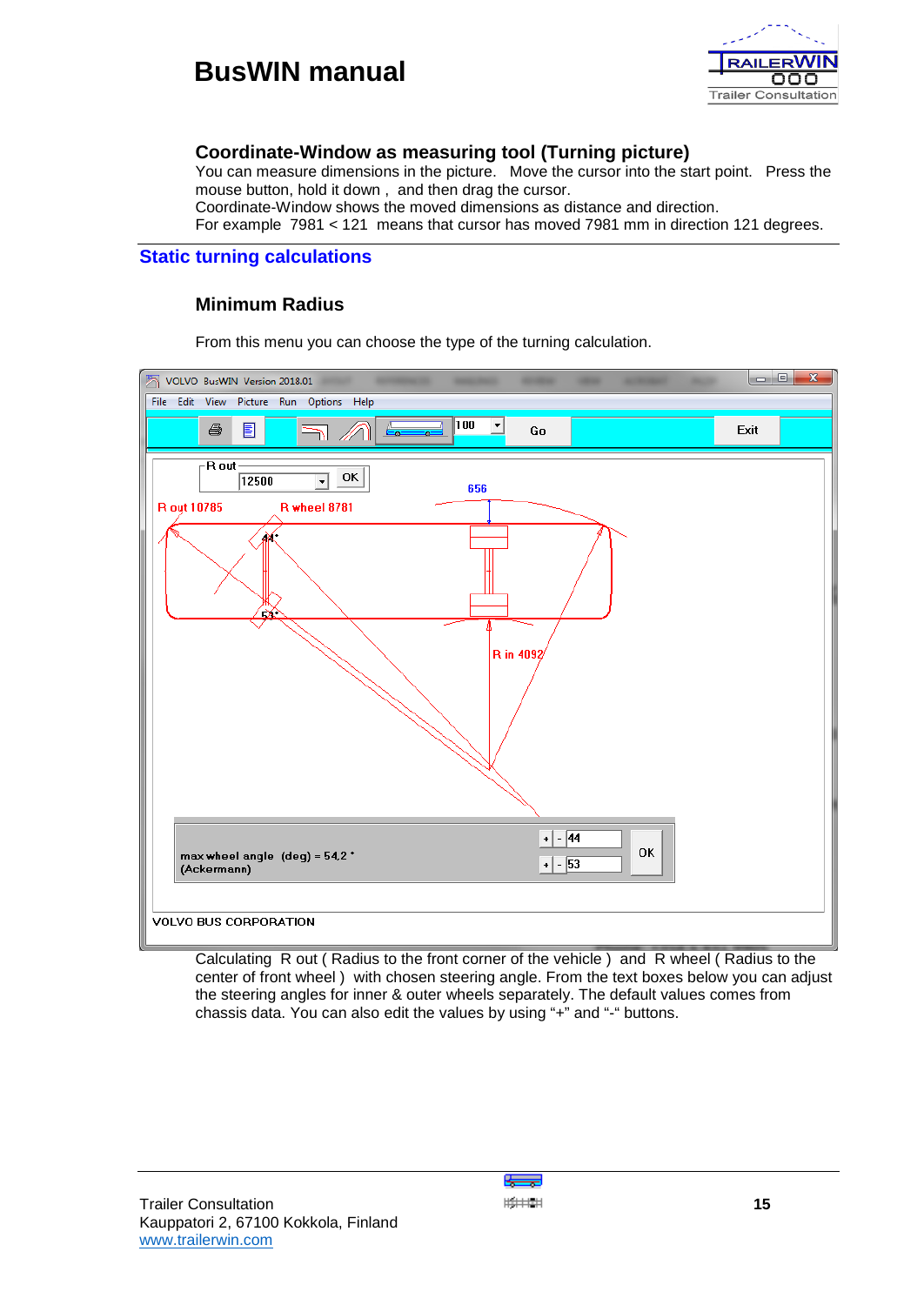



This Combo box on the upper corner of the screen gives the possibility to choose **R out**. The program calculates then corresponding front wheel angle and **R in** and Rear end movement

| - 011 |   |  |
|-------|---|--|
| -h.   |   |  |
|       | ۰ |  |
|       |   |  |
|       |   |  |

## **EU Circle**

Calculating turning in EU circle.

Outer radius in circle is 12.5 m and inside circle is 5.3 m.

The vehicle runs so that the front corner is on the outer circle. All parts of vehicle must be between these two circles.



÷

**Trailer Consultation 16** Kauppatori 2, 67100 Kokkola, Finland [www.trailerwin.com](http://www.trailerwin.com/)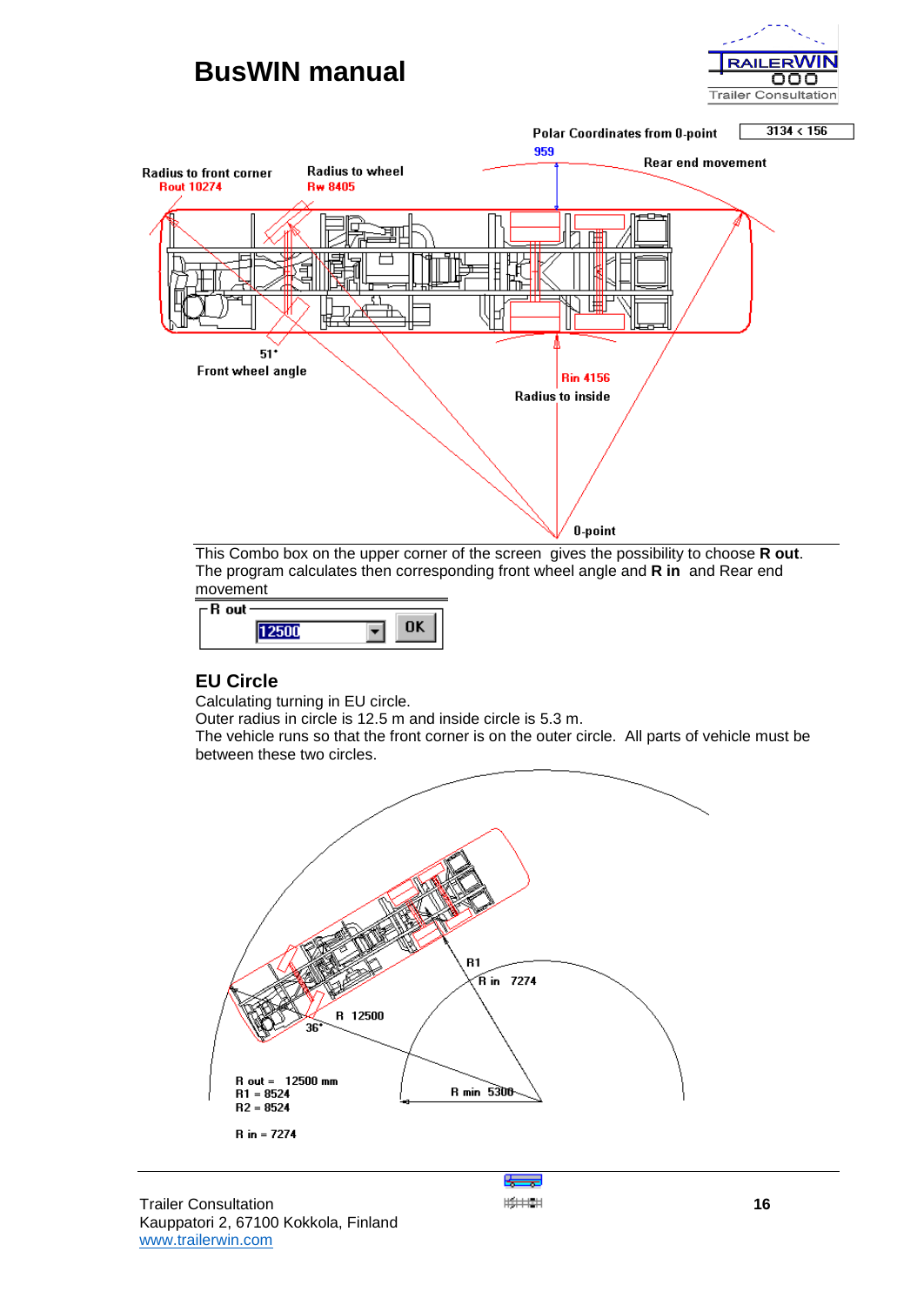

### **Simulation modes**

These following options will simulate the bus driving in different situations. The simulations modes requires that you press the "Go"-button in order to start the simulation. The result will be shown when the bus has driven the whole distance.

### **Simulating Corner 90 degrees**

Calculating 90 deg rectangular corner. (Swedish rule).

The vehicle is driving on right side of the street, makes turning using maximum steering angle, and then follows the right side of the street. Default Street width is 8.5meter. The Program calculates the minimum distance to the inner corner.



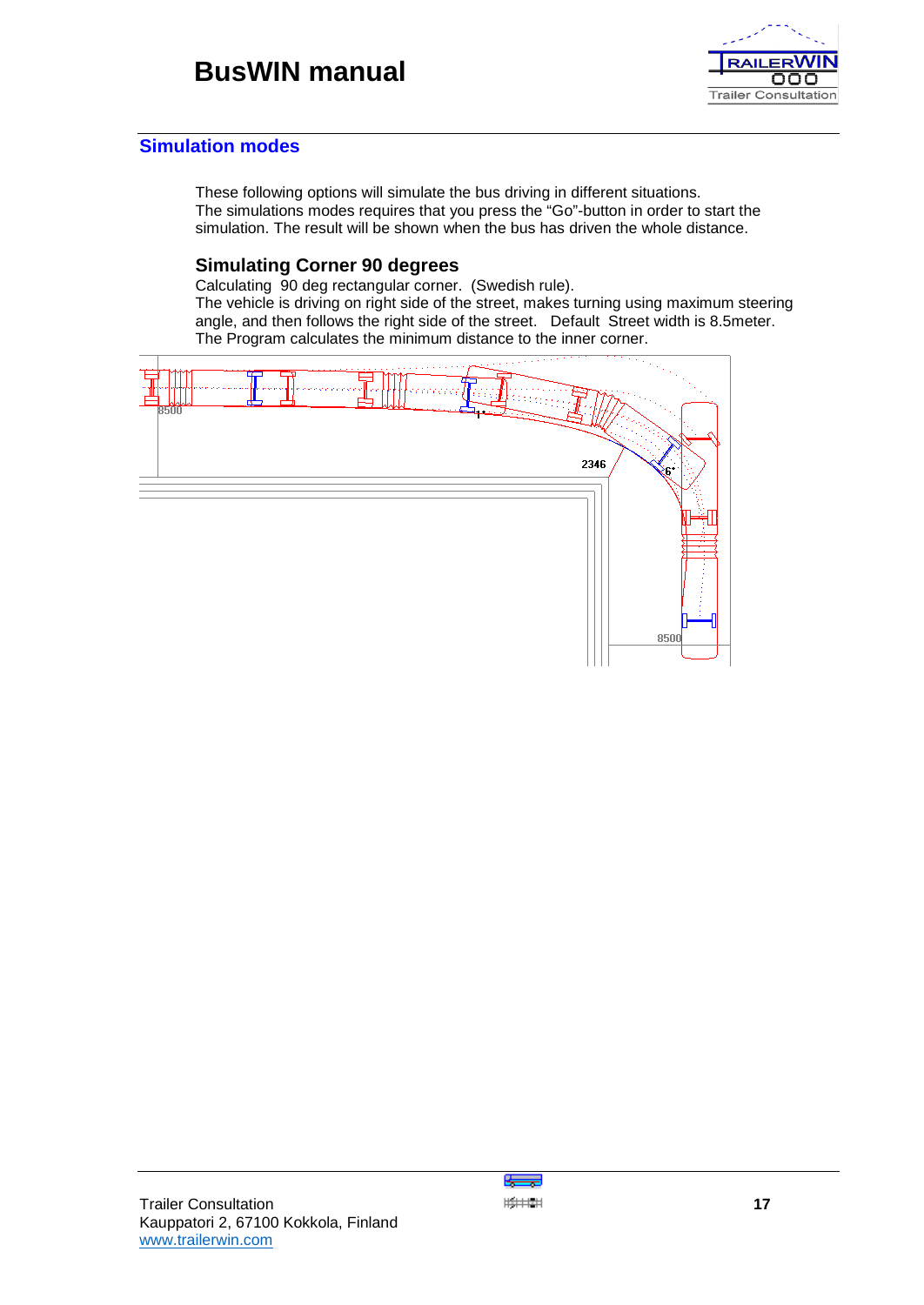



## **Simulating turning 360 degrees**



Turning in 360 deg arc. The vehicle comes direct, tangential to the circle, drives full circle, 360 degrees, following the outer side of the circle and then drives tangential out. The default radius is 12.5 m.

The Program calculates the minimum radius Rin to the vehicle inside.

The result is not identical with the result in EU-Circle or Circle turning modes. The long vehicle do not get the same position (angles between truck and trailer, etc.) what is the position when the vehicle is running continuous in the circle.

## **Simulating turning in Arc 90..120..180..degrees**

Simulating turning in 90-180 deg arc. The vehicle comes direct, tangential to the circle, drives full circle, 90-180 degrees, following the outer side of the circle and then drives tangential out. From this simulation you can also see how much outswing on rear end of the bus will be.

When you select this mode you can also alter the outer circle and the swept area (road width).

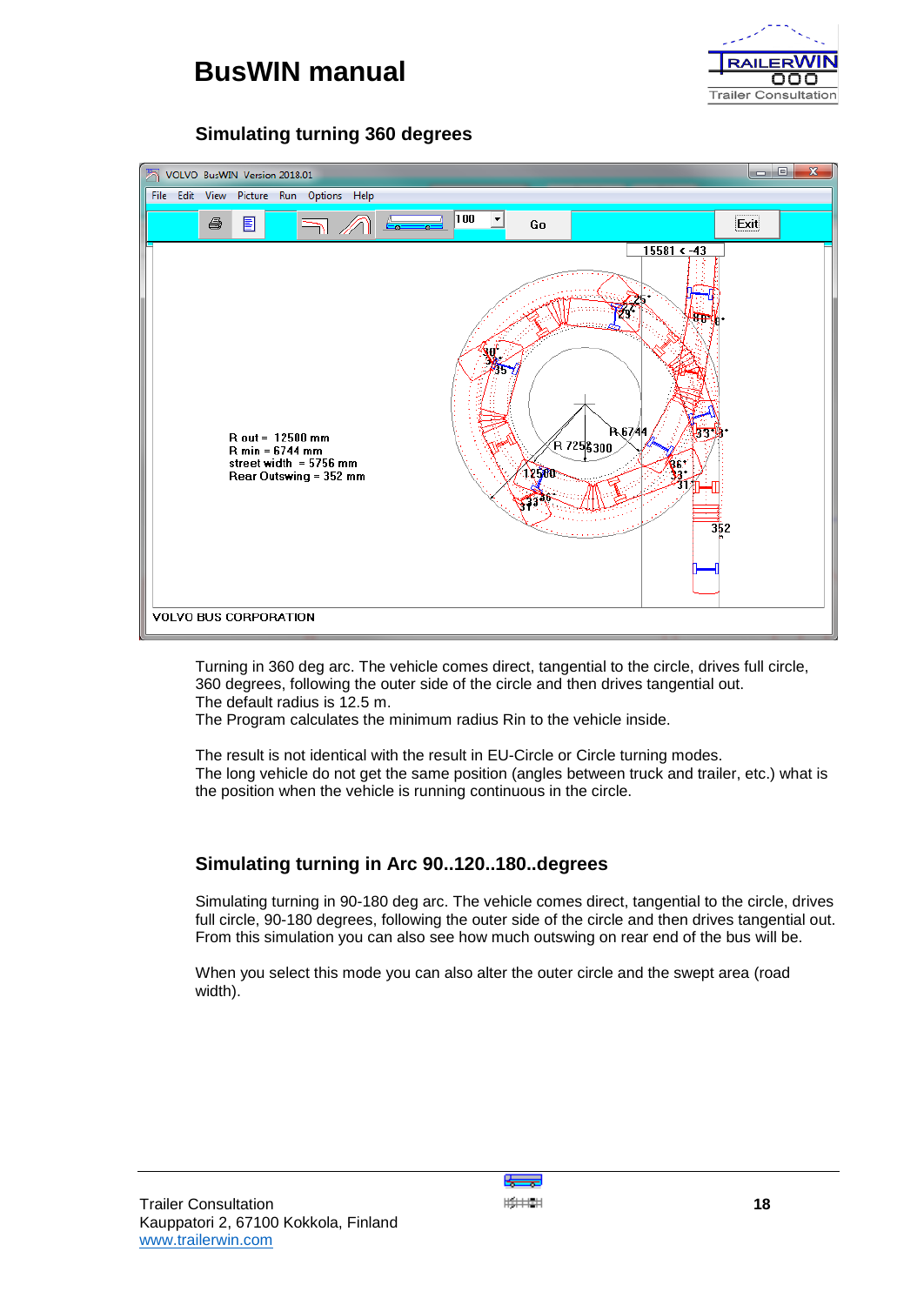





## **Circle**

Driving in circle continuously. The default radius is 12.5 m. The Program calculates the minimum radius R in to the vehicle inside. The result should be almost identical with the result in EU-Circle.

( This is not the same thing as calculating turning in 360 deg arc. )



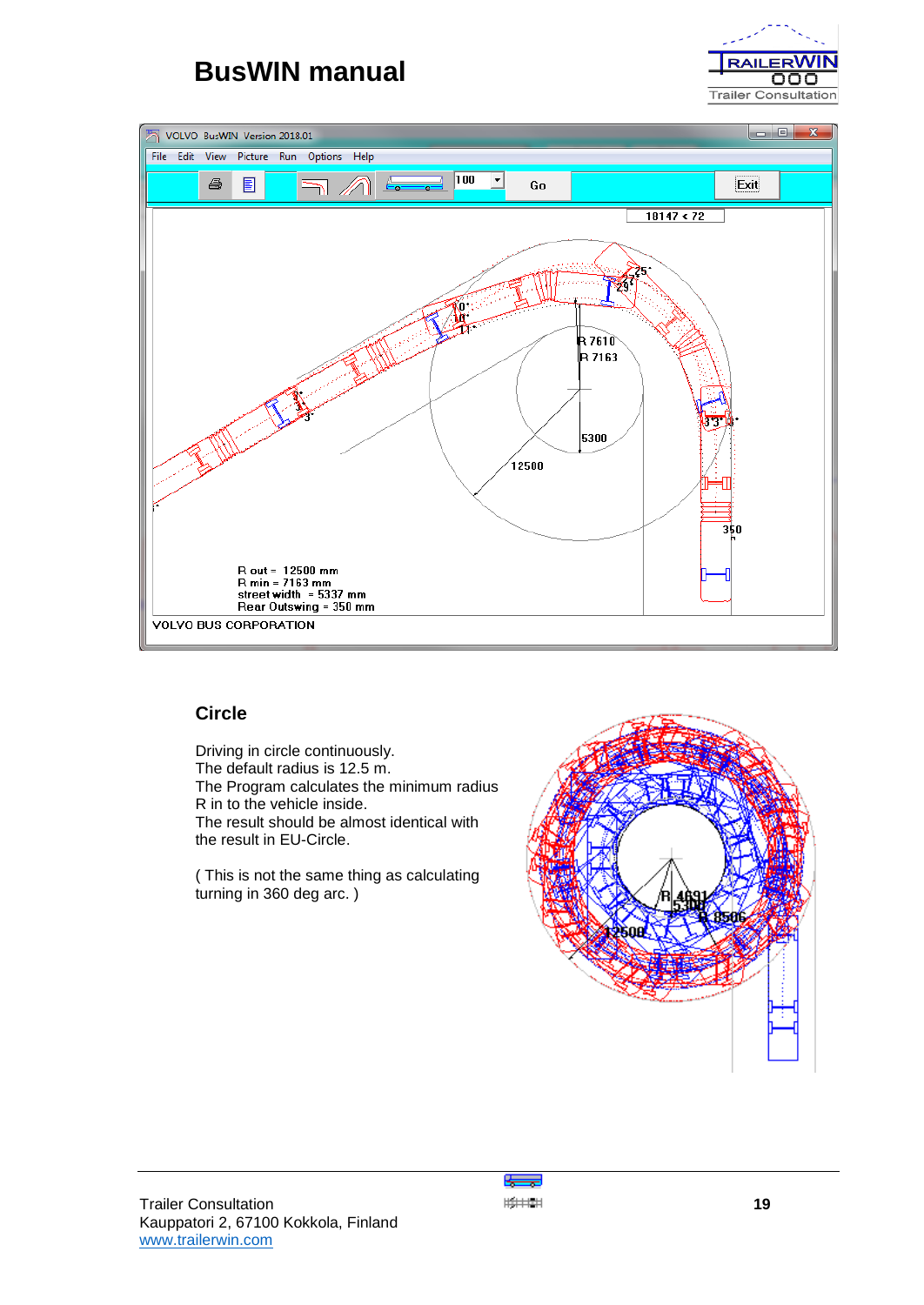

### **Pull Vehicle**

When you have chosen the map , you see the following screen.



You can drag the vehicle on the correct starting point. Set the cursor on the first yellow square by the front axle of the vehicle. Push mouse left button and keep it down. Drag the cursor with this square on the wanted starting place and release the mouse button. In the picture from point 1. To point 2. . The direction of the vehicle you choose dragging the second yellow square fare in this direction where you like to have the rear of the vehicle, in the example picture from point 3. .to point 4.

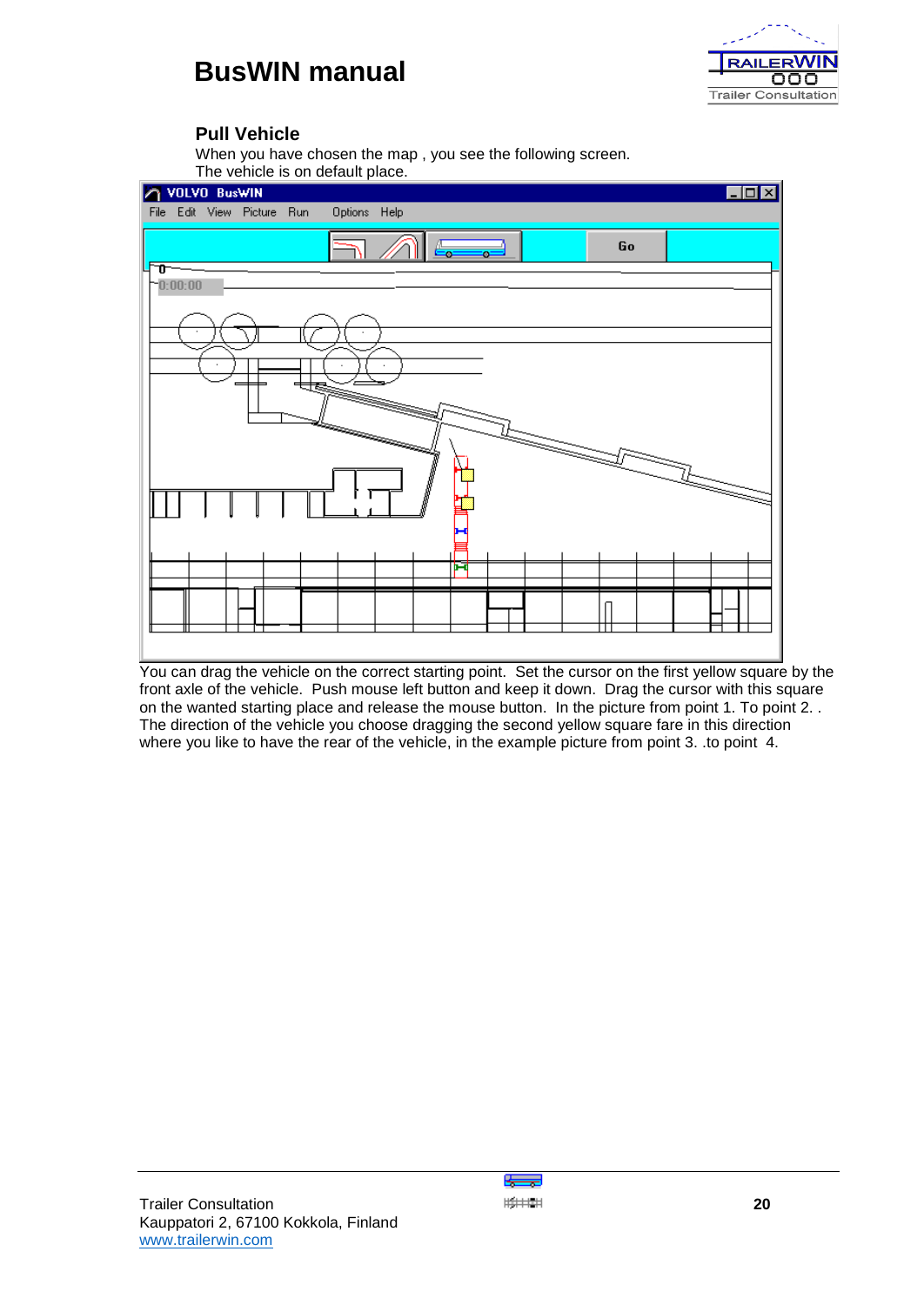

| VOLVO BusWIN<br>Ж                                                                                              |    | $\blacksquare\square\textrm{X}$ |
|----------------------------------------------------------------------------------------------------------------|----|---------------------------------|
| File Edit View Picture Run<br>Options Help                                                                     |    |                                 |
| ገበ                                                                                                             | Go | <b>Stop</b>                     |
| $-0:00:00$                                                                                                     |    |                                 |
|                                                                                                                |    |                                 |
|                                                                                                                |    |                                 |
|                                                                                                                |    |                                 |
| in pandang pandang pandang pandang pandang pandang pandang pandang pandang pandang pandang pandang pandang pan |    |                                 |
| 1.                                                                                                             |    | $\overline{\phantom{a}}$        |
| 2.<br>Λ                                                                                                        |    |                                 |
| ы<br>3<br>τ                                                                                                    |    |                                 |
| ы                                                                                                              |    |                                 |
|                                                                                                                |    |                                 |

When starting position is OK, you can begin to drive the vehicle on the map.

Click button GO on the toolbox.

When you now move the mouse, you will see the line from the cursor to the front of the vehicle.

Think this line as rubber wire, which is pull the vehicle.

When you now push down the left mouse button (mouse down) , the vehicle begins to move to the direction of this line. The vehicle stops when you release the mouse button (mouse up).

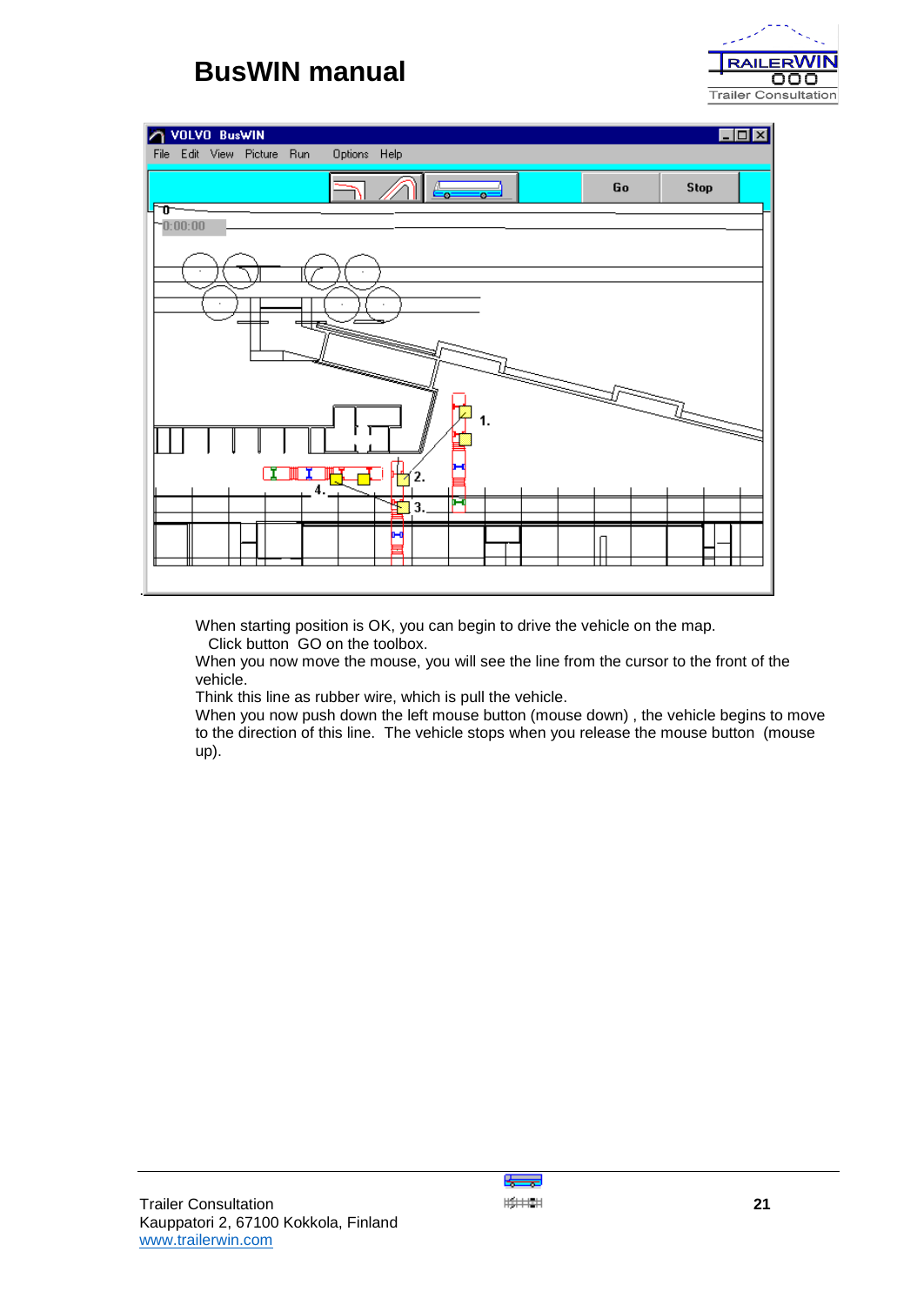

| VOLVO BusWIN                                                               |    | $\blacksquare\square$ $\times$       |
|----------------------------------------------------------------------------|----|--------------------------------------|
| Options Help<br>File Edit View Picture Run                                 |    |                                      |
|                                                                            | Go | <b>Stop</b>                          |
| <del>7915</del><br>$-0:01:00$                                              |    |                                      |
| <b>WELL AND THE REAL PROPERTY OF SALE</b><br><b>The Property of Action</b> | ₩Æ | <b>THE LAST COMPANY</b><br>-188⊢-12⊱ |
|                                                                            |    |                                      |
|                                                                            |    |                                      |
|                                                                            |    |                                      |
|                                                                            |    |                                      |
|                                                                            |    |                                      |
|                                                                            |    |                                      |
| 删误<br>五十四<br><b>T.  [              </b><br>₩                               |    |                                      |
|                                                                            |    |                                      |
|                                                                            |    |                                      |
|                                                                            |    |                                      |

When you want not to drive more, click the STOP button on the toolbox.

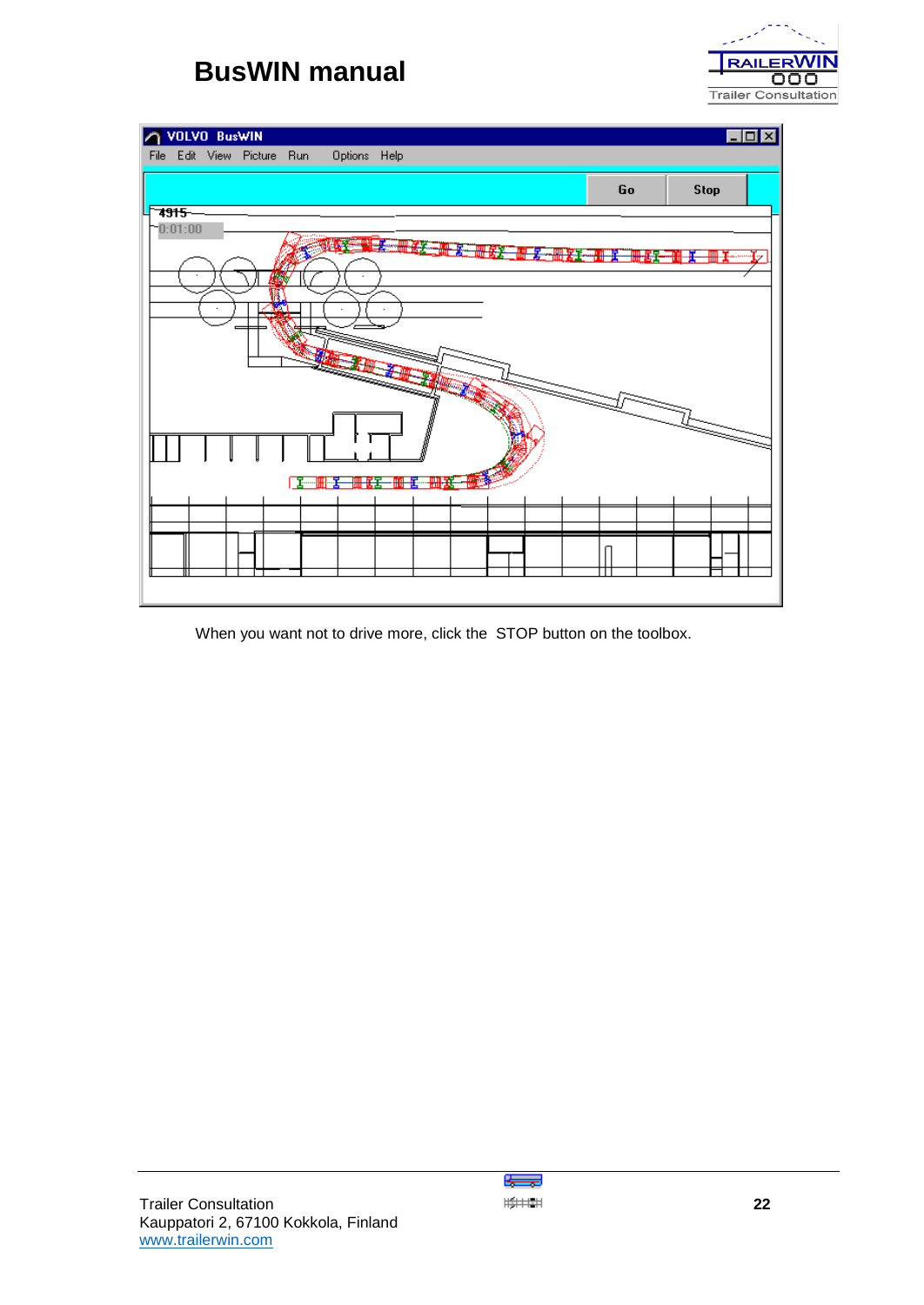

## **Pull on "Editable Maps"**

When you choose "pull", the map listbox appears. You can choose background "map" from this listbox.

| $\overline{120}$<br>$360 +$<br>Arc<br><b>Circle</b><br><b>Pull</b> |                  |  |       | Empty area<br>Cross-ruled paper<br>Intersection of the streets<br><b>Traffic Circle 1</b><br><b>Traffic Circle 2</b><br><b>Traffic Circle 3</b> |           |
|--------------------------------------------------------------------|------------------|--|-------|-------------------------------------------------------------------------------------------------------------------------------------------------|-----------|
|                                                                    |                  |  |       | :::::<br>:::::::<br>:::::::                                                                                                                     |           |
|                                                                    |                  |  |       |                                                                                                                                                 |           |
|                                                                    | $\overline{w_2}$ |  |       |                                                                                                                                                 |           |
|                                                                    |                  |  |       |                                                                                                                                                 |           |
|                                                                    |                  |  |       |                                                                                                                                                 |           |
|                                                                    |                  |  | $W =$ | 10000                                                                                                                                           |           |
|                                                                    |                  |  |       |                                                                                                                                                 |           |
|                                                                    |                  |  |       | ▒                                                                                                                                               | <b>OK</b> |
|                                                                    |                  |  |       |                                                                                                                                                 | Cancel    |
|                                                                    |                  |  |       |                                                                                                                                                 |           |

Some of maps are editable: Editable maps: Intersection of the streets, Traffic circle 1

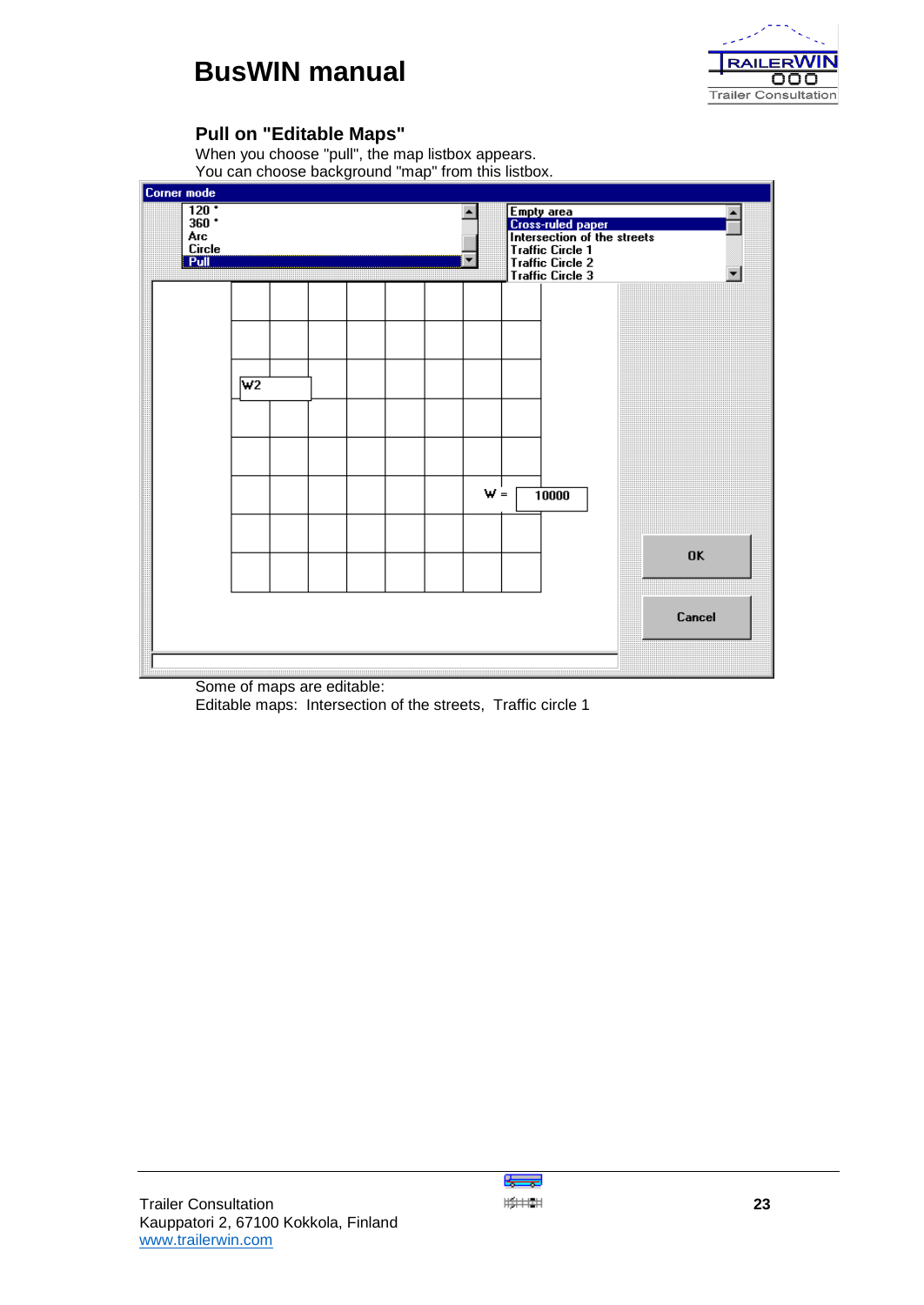



**Intersection of the streets**

Using Checkboxes : "Street on/off" You can choose if you have all four streets on picture. You are also able to change lane widths and sidewalk widths.

If you will have two-lane street; give width for two lanes, and type width of other lanes to 0.

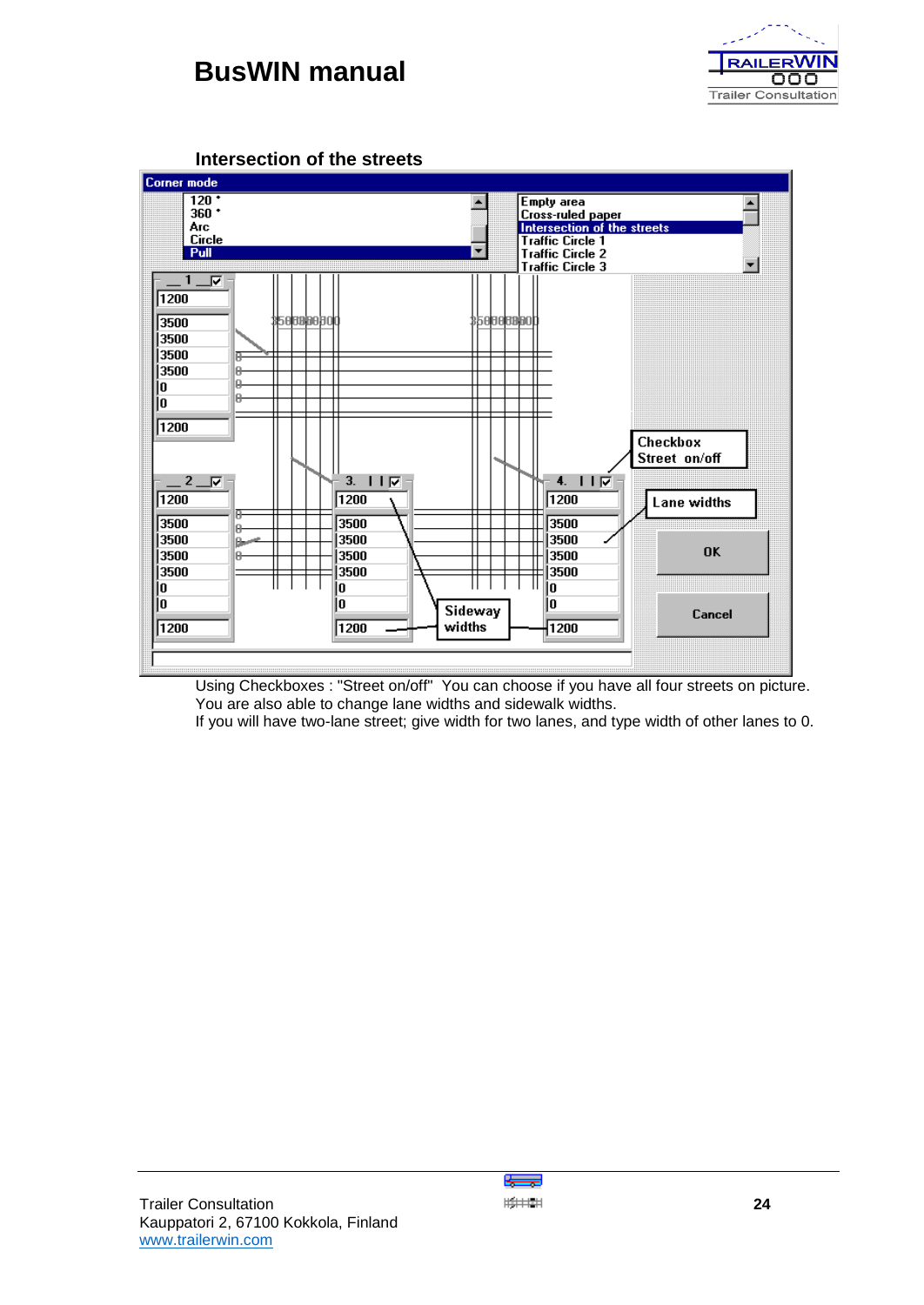

## **Traffic circle 1**



Using Checkboxes : "Street on/off" You can choose if you have all four streets on picture. You are also able to change lane widths and sidewalk widths.

If you will have two-lane street; give width for two lanes, and type width of other lanes to 0. You can also change dimensions of the circle.

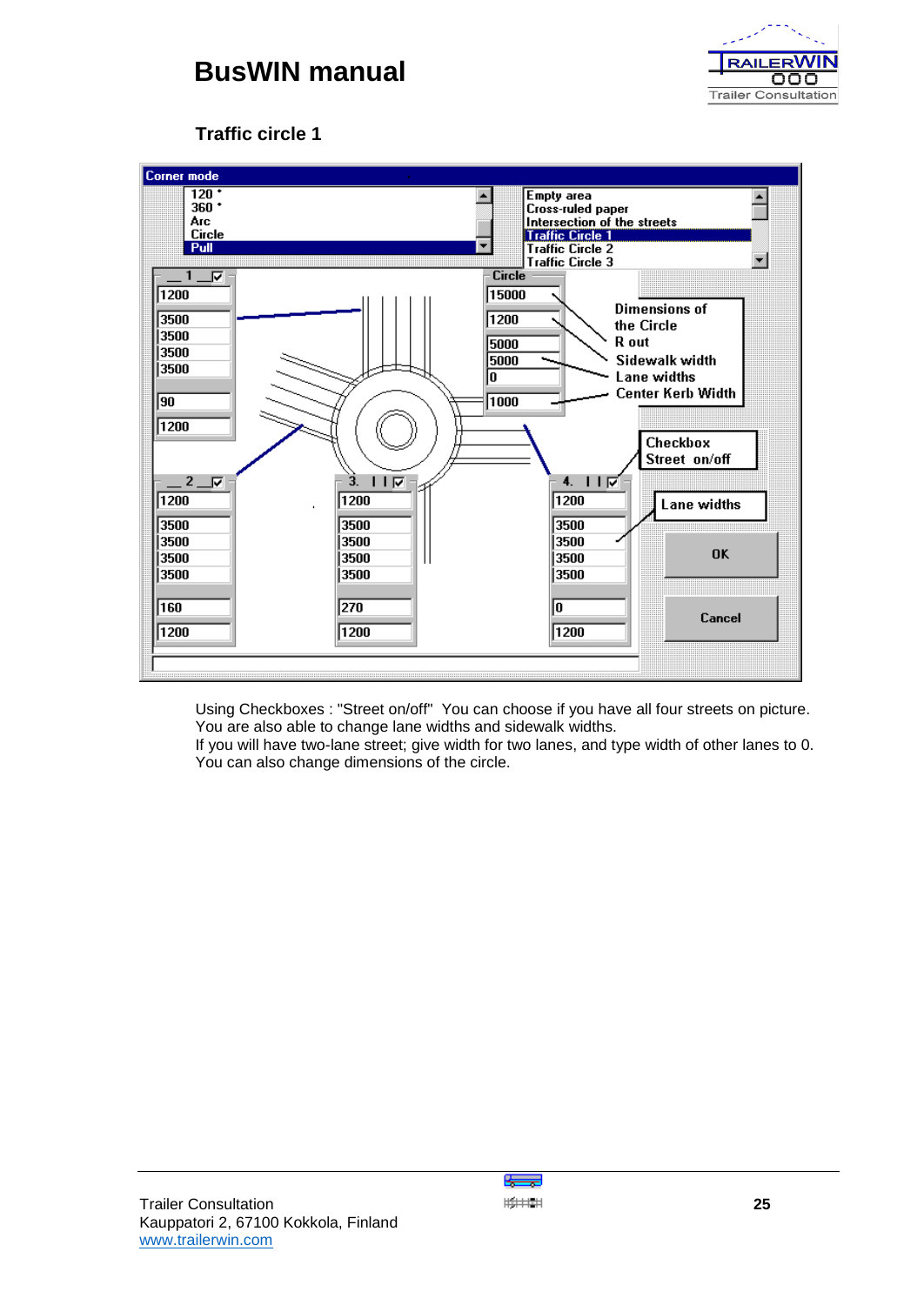



## **DXF Drawing as Map drawing**

| Corner mode<br>$\overline{120}$<br>Street 01<br>360:<br>Street 02<br>Arc<br>Street 03<br>Circle<br><b>Building site 1</b><br>Pull<br><b>Building site 2</b><br>DXF Drawing | A         |
|----------------------------------------------------------------------------------------------------------------------------------------------------------------------------|-----------|
| 7x<br>Open<br>可面<br>画画<br>ایخم<br><b>DxfMap</b><br>Look in:<br>Area05.dxf<br>CorTst1.dxf<br><b>Bir</b><br>儒<br>CorTst2.dxf<br>關<br>Tnkcon20.dxf                            |           |
| Area05.dxf<br>File name:<br>Open<br>Files of type:<br>*.DXF<br>۰<br>Cancel                                                                                                 | <b>OK</b> |
| Open as read-only<br>п                                                                                                                                                     | Cancel    |

If you choose **DXF Drawing** as map, you will get a file open dialog for choosing a DXF drawing.

The default directory for map drawings is subdirectory **DXFMAP**, the whole path for example: **C:\TRAILERW\DXFMAP** .

If you will use own DXF drawing as map in CornerWIN, then save DXF files in this directory . The Drawing must be simple drawing. Use only basic drawing items: lines, circles, arcs. If your original drawing includes blocks, you have to explode blocks before making DXF-file.

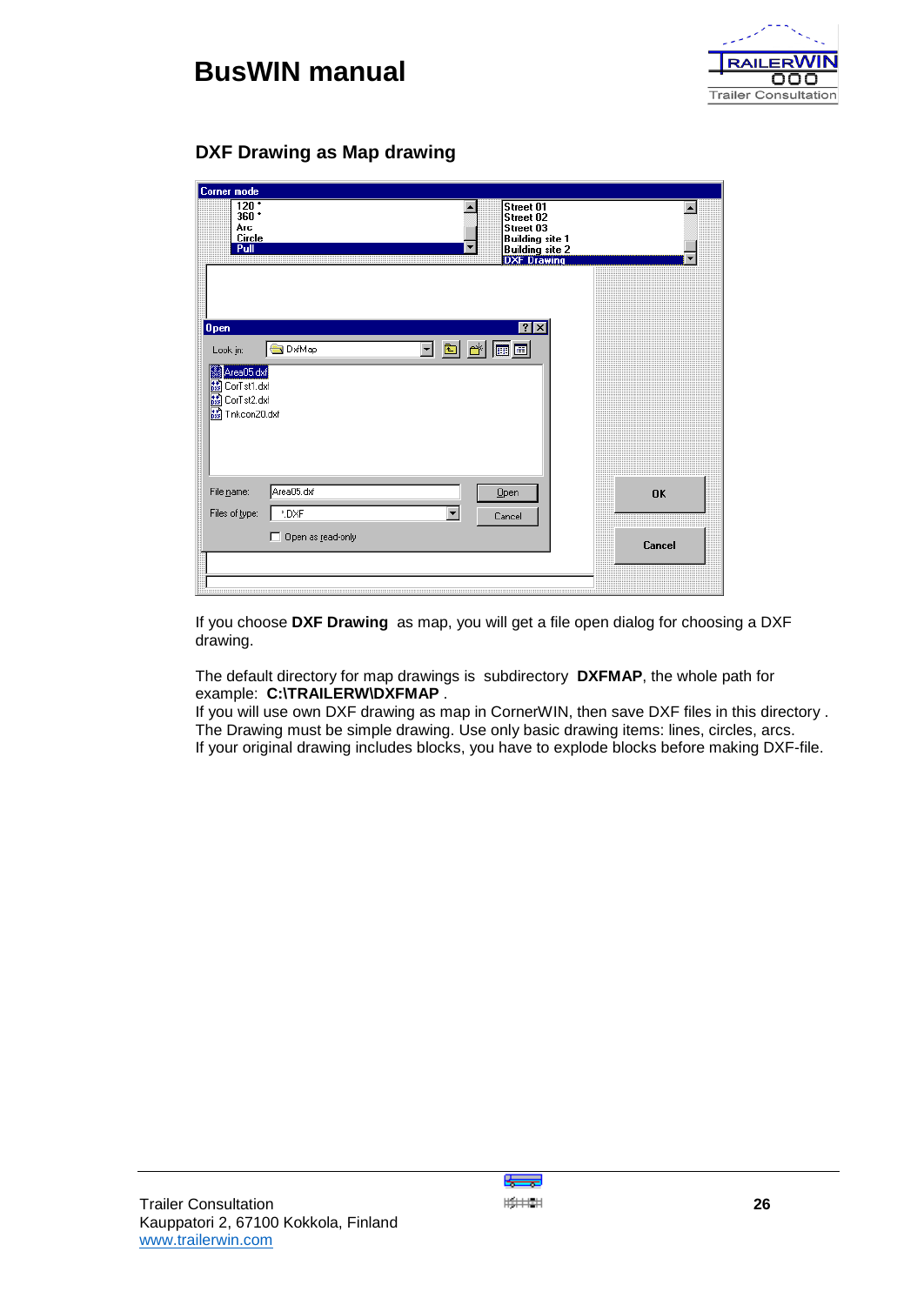



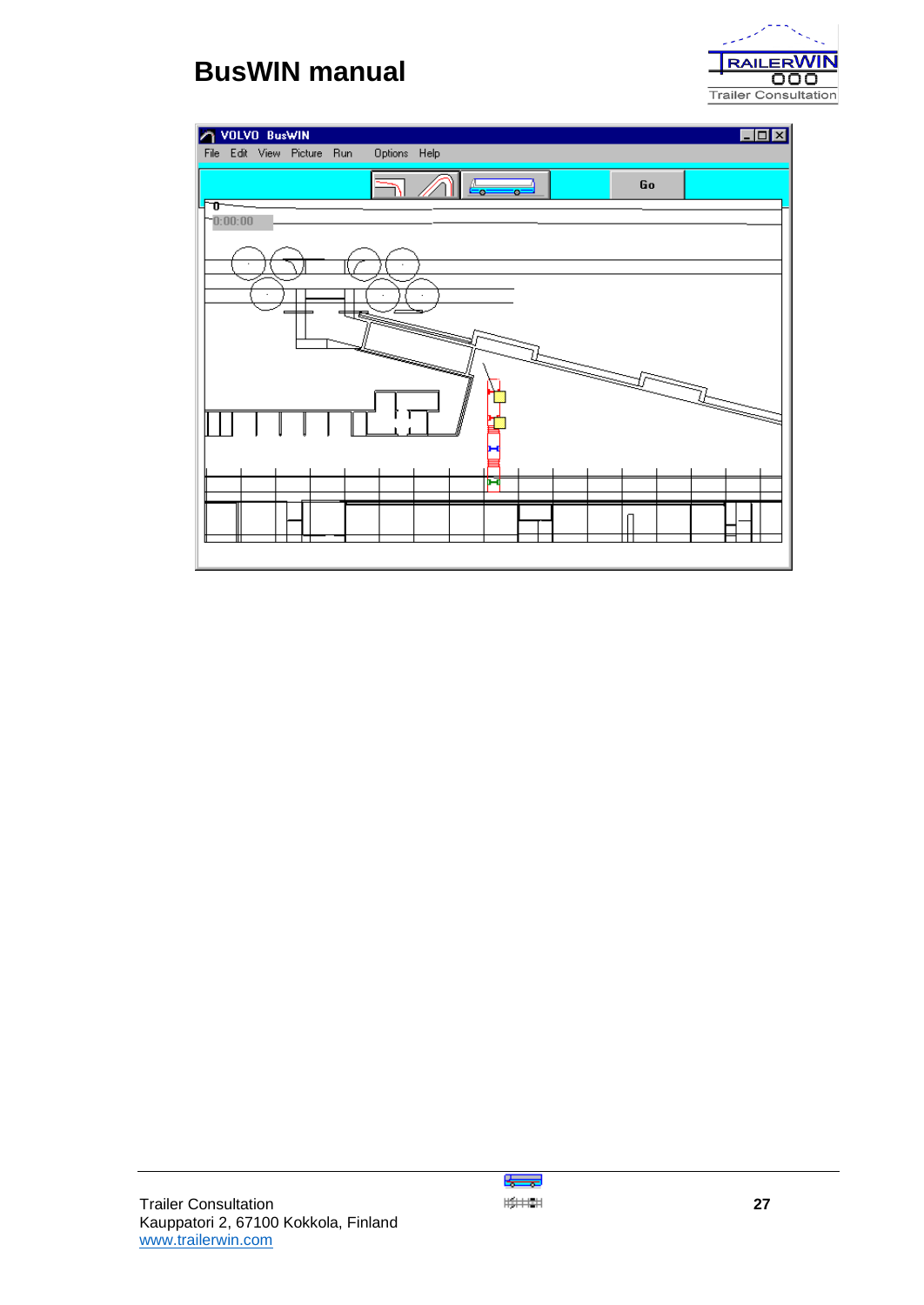

## **Drawing tools**

Add drawing objects on the map

Drawing different objects:



**Line**

Click the Line Button.



Move the mouse cursor on the starting point of the line and push link mouse button down and hold it down.

Move mouse to the endpoint of this line and release the mouse button.

## **Polyline**



Click the Polyline Button. Move the mouse cursor on the starting point of the polyline and push the link mouse button down and hold it down.

Move mouse to the second point of this line and release the mouse button. Move mouse to the following point of the polyline and click with left mouse button. Move mouse to the following point of the polyline and click with left mouse button.

.... continue so, you can have maximum 30 node points on one polyline. When polyline is ready, then click the Polyline Button again;

it is now End Polyline Button.

## **Rectangles**

Click on of the Rectangle Buttons.



Move the mouse cursor on the first corner point of the rectangle and push link mouse button down and hold it down.

Move mouse to the opposite corner point of this rectangle and release the mouse button.

## **Circles**

Click on of the Circle Buttons.



Move the mouse cursor on the center point of the circle and push link mouse button down and hold it down.

Move mouse to some point on the circle (radius distance) and release the mouse button.

## **Dimensions: horizontal and vertical.**

Click on the horizontal or vertical dimension button;